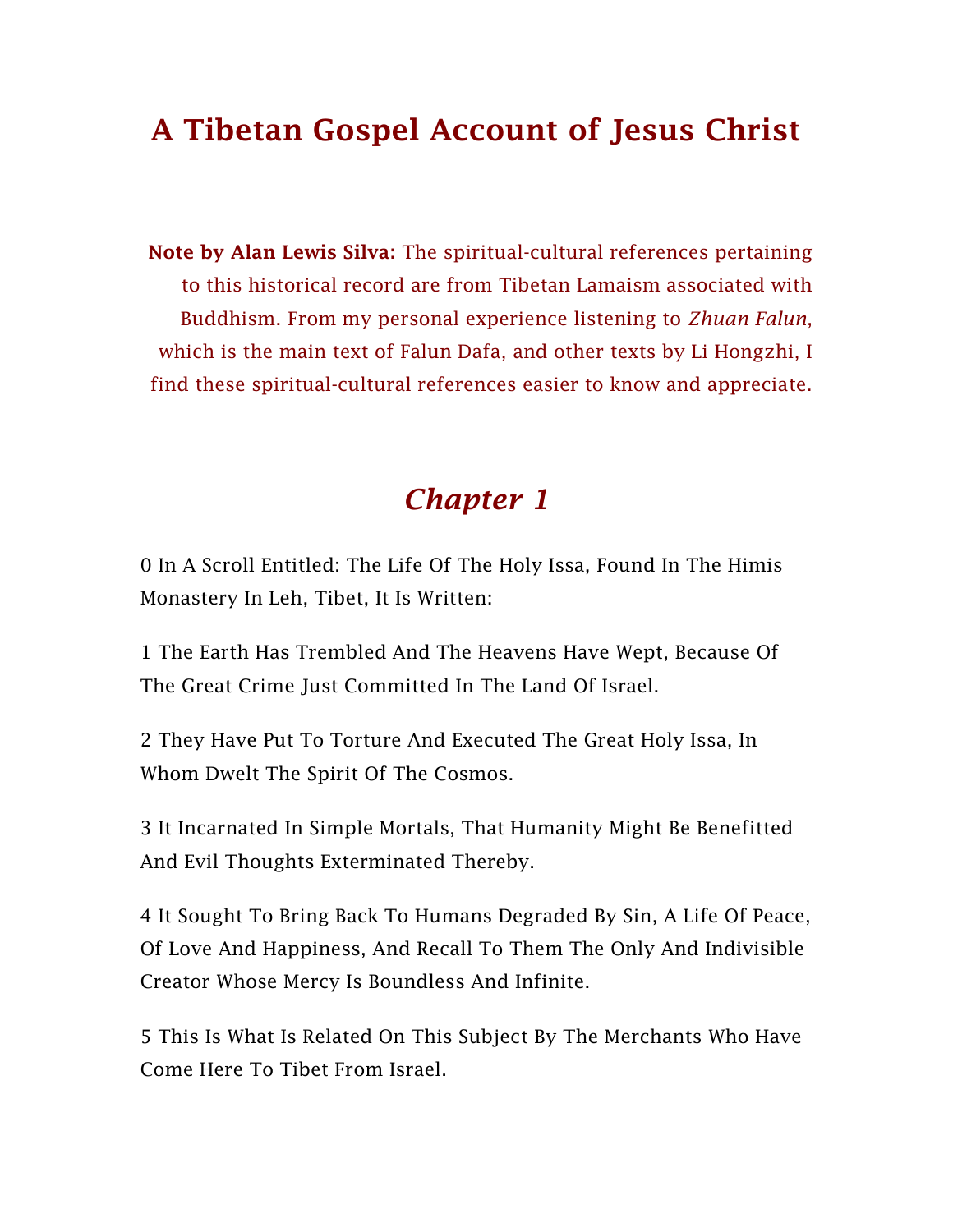# *Chapter 2*

1 The People Of Israel, Who Inhabited A Most Fertile Land, Yielding Two Crops A Year, And Who Possessed Immense Flocks, Stirred Up The Flow Of Negative Karma Through Their Sins.

2 Karmic Law Inflicted Upon Them A Terrible Punishment By Taking Away Their Land, Their Flocks, And All They Possessed; And Israel Was Reduced To Slavery By Rich And Powerful Pharaohs Who Then Reigned In Egypt.

3 The Latter Treated The Israelites More Cruelly Than Animals, Loading Them With The Roughest Labor; They Covered Their Bodies With Bruises And Wounds, And Denied Them Food And Shelter.

4 They Were Kept In A State Of Continual Terror And Robbed Of All Semblance Of Humanity.

5 In Their Dire Distress, The Children Of Israel, Remembering Their Heavenly Parents, Addressed Their Prayers To Them And Implored Their Assistance And Mercy.

6 An Illustrious Pharaoh Then Reigned In Egypt, Who Had Become Celebrated For His Numerous Victories, The Great Riches He Had Amassed, And The Vast Palaces Which His Slaves Had Erected With Their Own Hands.

7 This Pharaoh Had Two Sons, The Younger Of Whom Was Called Moshe; And The Learned Israelites Taught Him Diverse Sciences.

8 Moshe Was Beloved Throughout The Land Of Egypt For His Goodness And The Compassion He Displayed For Them That Suffered.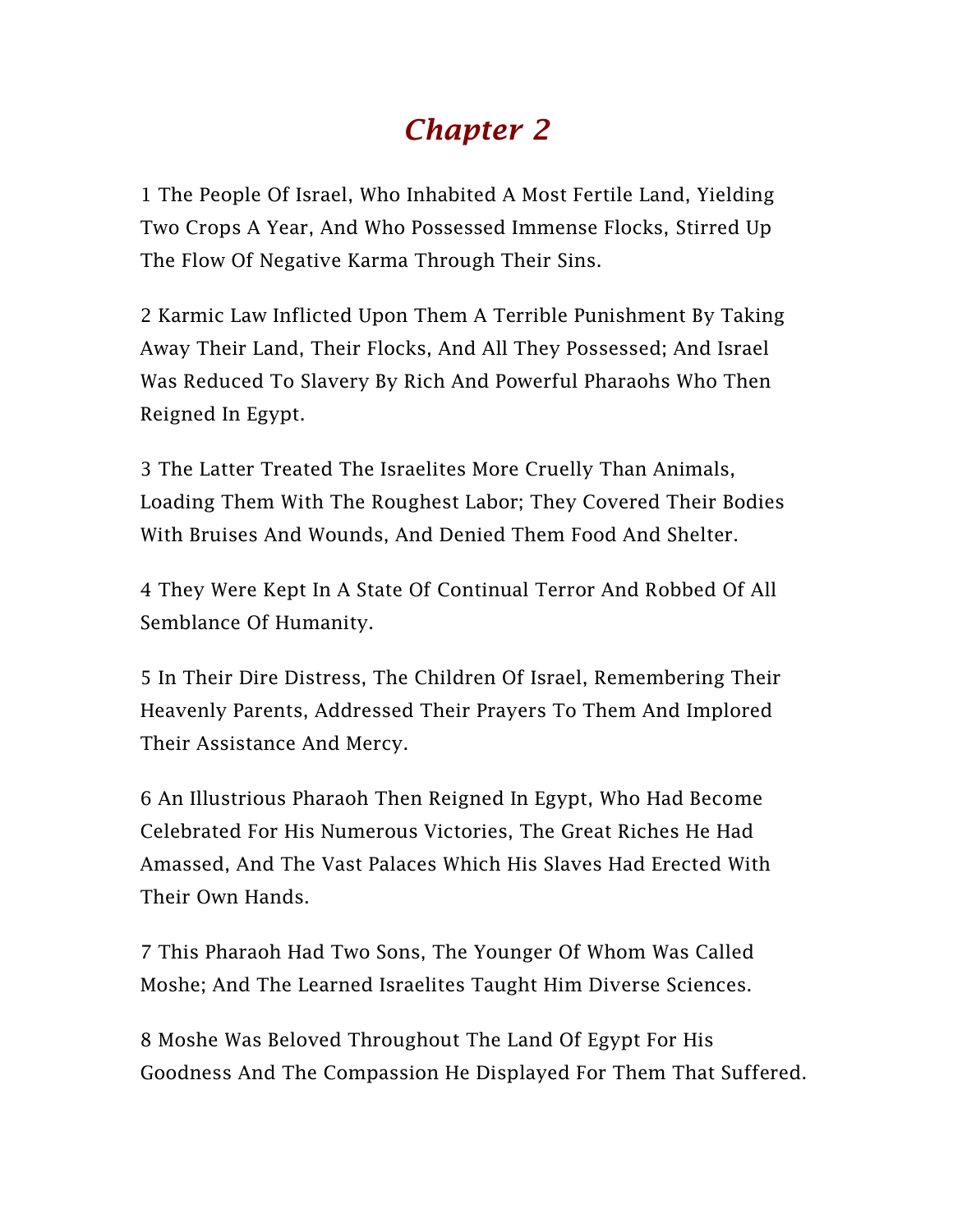9 Seeing This, Notwithstanding The Intolerable Sufferings They Endured, The Israelites Refused To Abandon Their Religion To Worship The Manmade Creations Which Were The Idols Of Many Of The Egyptians.

10 Moshe Believed In Their Invisible Deity, Who Did Not Allow Their Flagging Strength To Falter.

11 The Israelite Teachers Encouraged Moshe's Ardor And Had Recourse To Him, Begging Him To Intercede With Pharaoh, His Father, In Favor Of His Fellow Believers.

12 Prince Moshe Pleaded With His Father To Soften The Lot Of These Unhappy People, But Pharaoh Became Angry With Him And Only Imposed More Hardships Upon His Slaves.

13 It Came To Pass, Not Long After, That A Great Calamity Fell Upon Egypt; The Plague Decimated The Young And The Old, The Strong And The Sick; And Pharaoh Believed He Had Incurred The Wrath Of His Own Deities Against Him.

14 The Prince Moshe Declared To His Father That It Was The Aumen Of His Slaves Who Was Interfering In Favor Of This One's Unhappy People, And Punishing The Egyptians.

15 Pharaoh Commanded Moshe, His Son, To Gather All The Slaves Of Jewish Race, To Lead Them Away To A Great Distance From The Capital And Found Another City, Where He Should Remain With Them.

16 Moshe Announced To The Hebrew Slaves That He Had Delivered Them In The Name Of Their Aumen, The Deity Of Israel; And He Went With Them Out Of The Land Of Egypt.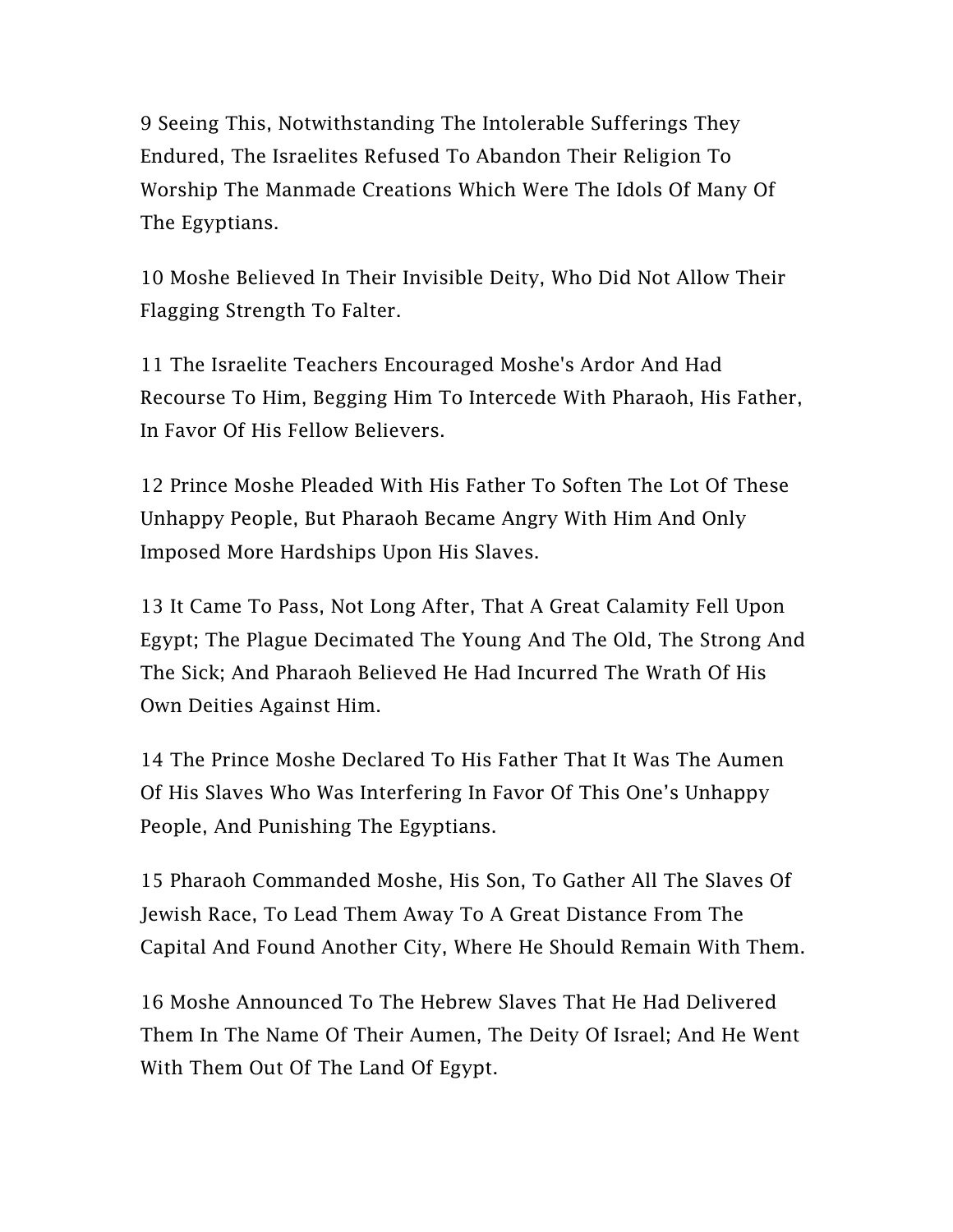17 He Therefore Led Them Into The Land They Had Lost Through Their Many Sins.

18 Moshe And Zipporah Gave Them Laws And Enjoined On Them To Always Pray To The Invisible Creator Whose Goodness Is Infinite.

19 At The Death Of The Prince Moshe And Zipporah, The Israelites Rigorously Observed Their Laws, And Aumen Recompensed Them For The Wrongs They Had Suffered In Egypt.

20 Their Country Became The Most Powerful In All The World; Their Royal Ones Gained Renown For Their Treasures; And A Long Period Of Peace Prevailed Among The Children Of Israel.

#### *Chapter 3*

The Fame Of The Riches Of Israel Spread Over All The World, And The Neighboring Nations Envied Them.

2 The Victorious Armies Of The Hebrews Were Thought To Be Directed By The Most High Deity, And The Pagans Dared Not Attack Them.

3 Unhappily, As One Does Not Always Obey Even One's Own Will, The Fidelity Of The Israelites To Their Deity Was Not Of Long Duration.

4 They Began By Forgetting All The Favors They Had Showered Upon Them, Invoking Their Name On Rare Occasions Only, And Begged Protection Of Magicians And Wizards.

5 The Royal Ones And Rulers Substituted Their Own Laws For Those That Moshe-Zipporah Had Prepared; The Temple Of Aumen And The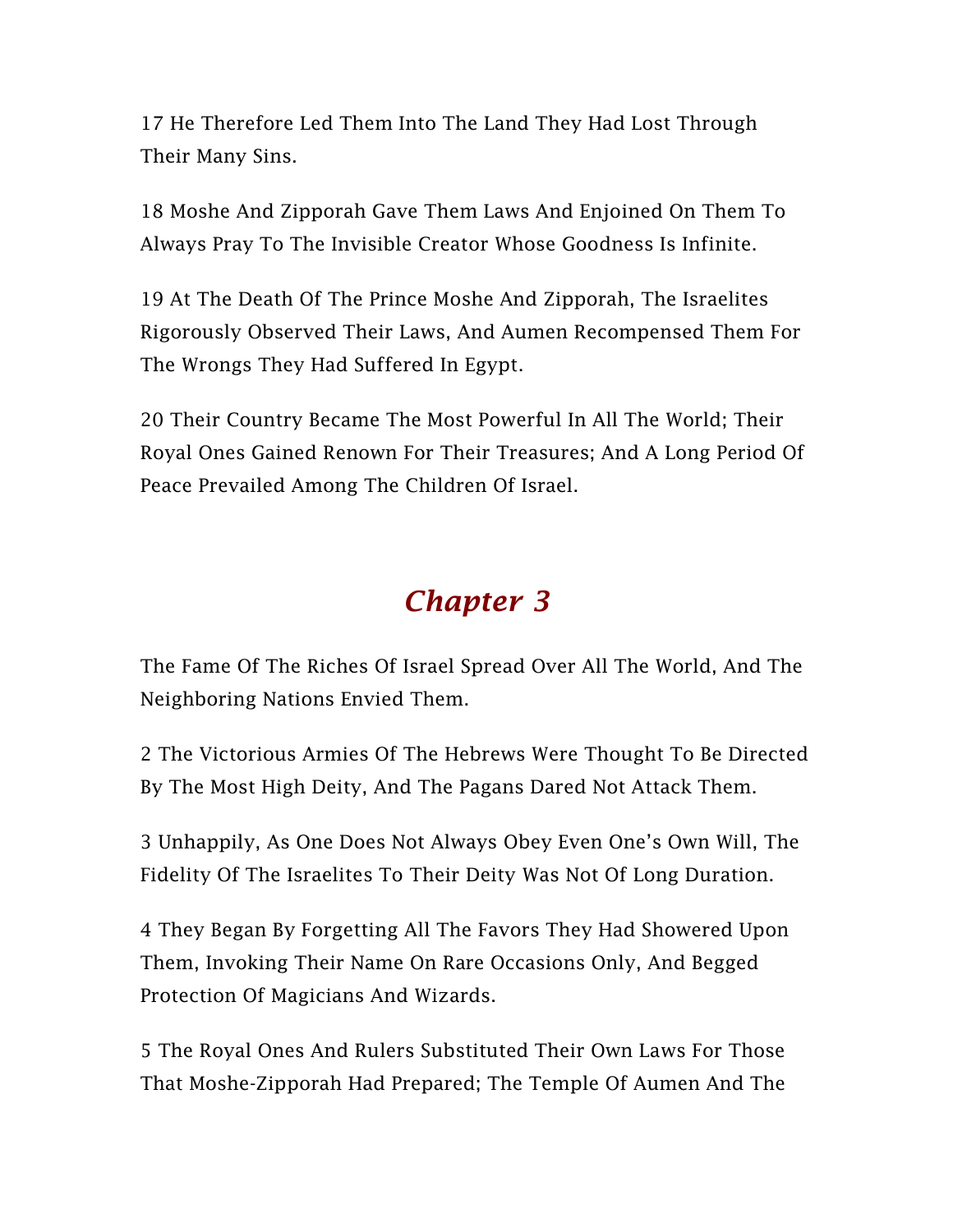Practice Of Religion Were Abandoned; The Nation Gave Itself Up To Pleasures And Lost Its Original Purity.

6 Many Centuries Had Elapsed Since Their Departure From Egypt, When Aumen Again Resolved To Allow Karma To Punish Them.

7 Strangers Began To Invade The Land Of Israel, Devastating The Fields, Destroying The Villages, And Taking The Inhabitants Into Captivity.

8 A Throng Of Pagans Came From Over The Sea, From The Country Of Romelus, And Subjected The Hebrews, And The Commanders Of The Army Governed Them By Authority Of Caesar.

9 The Temples Were Destroyed, The People Were Forced To Abandon The Temple Worship Of The Invisible Aumen And To Sacrifice Victims To Pagan Idols.

10 Warriors Were Made Of The Nobles; The Woman Were Ravished From Their Husbands; The Lower Classes Were Reduced To Slavery, And Were Sent By The Thousands Beyond The Seas.

11 As To The Children, All Were Put To The Sword, And Soon, Through All The Land Of Israel, Nothing Was Heard But Weeping And Wailing.

12 In This Dire Distress The People Remembered Their Powerful Aumen, Whom They Implored For Mercy, Beseeching Them To Forgive Them.

13 Our Parents, In Their Inexhaustible Goodness, Heeded Their Prayers.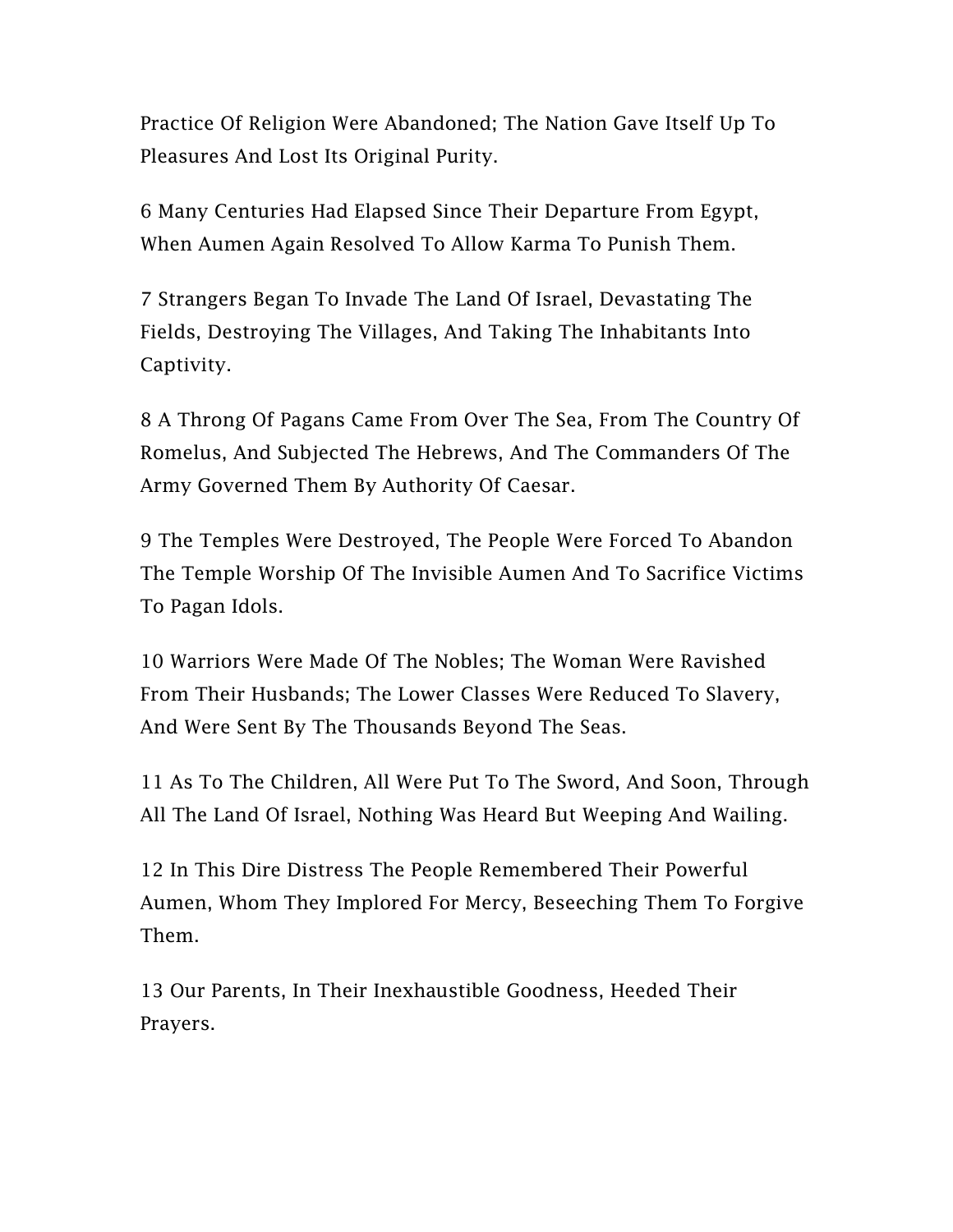## *Chapter 4*

The Time Had Come, In Which The Supreme Judges, In Their Boundless Clemency, Had Chosen To Incarnate Themselves In Human Beings.

2 The Eternal Spirit, Which Dwelt In A State Of Complete Stillness And Supreme Beatitude, Aroused And Detached Itself From The Eternal Being For An Indefinite Period, In Order To Indicate, In Assuming The Human Form, The Means Of Identifying Ourselves With The Divinity And Of Attaining Eternal Felicity.

3 They Came To Teach Us, By Their Example, How We May Reach A State Of Moral Purity And Separate The Soul From Its Gross Envelope, That It May Attain The Perfection Necessary To Enter The Realm Of Heaven Which Is Unchanging And Where Eternal Happiness Reigns.

4 Soon After, Wonderful Seed Was Born In The Land Of Israel; Aumen Themselves, Through The Mouth Of This Seed, Spoke Of The Insignificance Of The Body And The Grandeur Of The Spirit.

5 The Parents Of This Newborn Seed Were Simple People, Belonging By Ancestry To A Lineage Of Exalted Piety, Which Abandoned Its Former Worldly Nobility In Order To Magnify The Divine Name And Give Thanks To Them For All Experiences With Which The Heavens Were Pleased To Test Them.

6 To Reward Them For Their Perseverance On The Path Of Truth, Aumen Blessed The Firstborn Of These Families; They Chose Them As Their Elect, And Sent Them Forth To Raise Those That Had Fallen Into Evil, And To Heal Them That Suffered.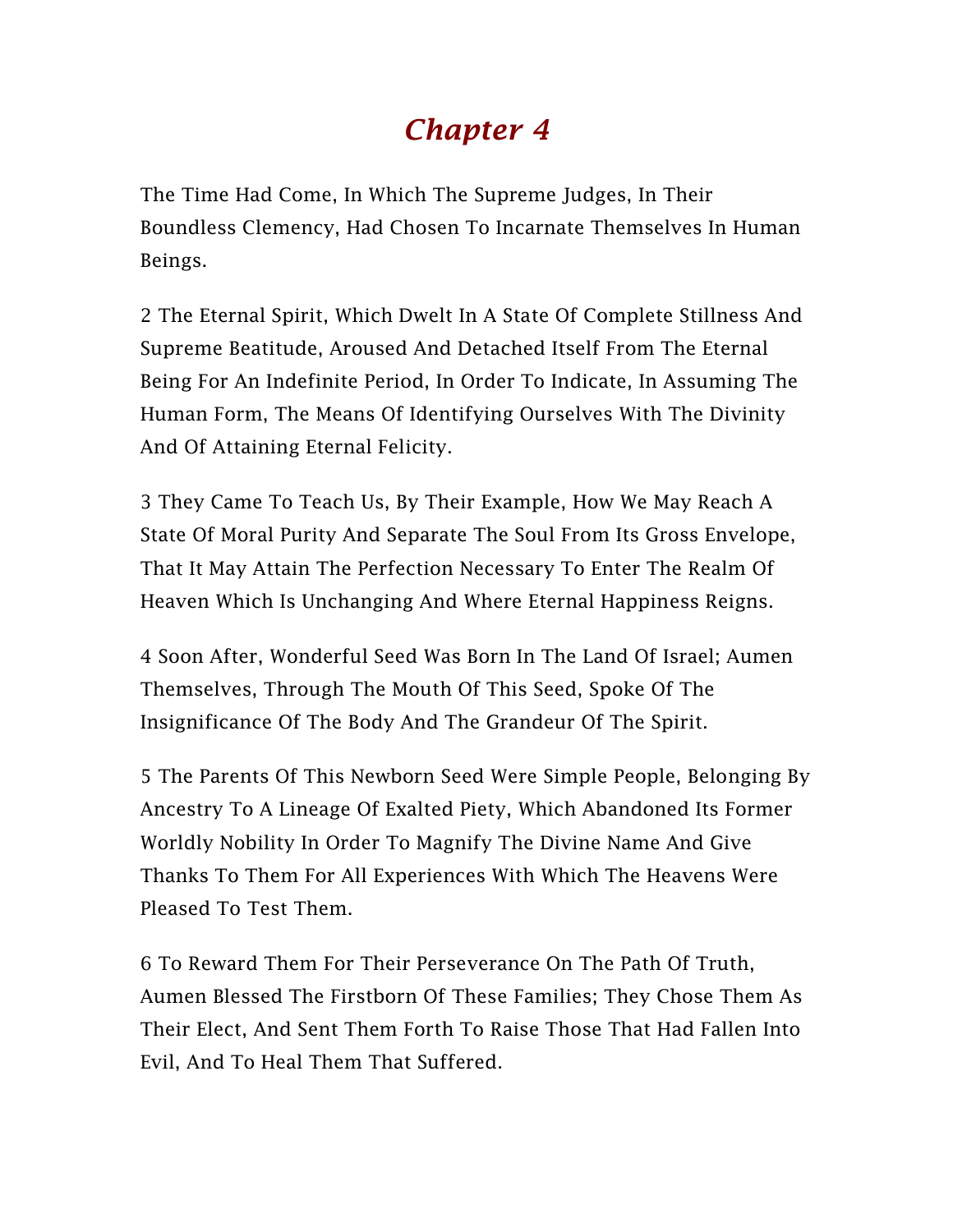7 This Divine Seed, To Whom Were Given The Name Of Issa, Commenced Even In His Most Tender Years To Speak Of The One And Indivisible Aumen, Exhorting The People That Had Strayed From The Path Of Righteousness To Repent And Purify Themselves Of The Sins They Had Committed.

8 People Came From All Parts To Listen And Marvel At The Words Of Wisdom That Fell From Their Young Lips; All The Israelites United In Proclaiming That The Eternal Spirit Dwelt Within This Seed.

9 When Issa Had Attained The Age Of Thirteen, When An Israelite Should Take A Spouse, The House In Which His Parents Dwelt And Earned Their Livelihood In Modest Labor, Became A Meeting Place For The Rich And Noble Who Desired To Gain For Family The Young Issa, Already Celebrated For His Edifying Discourses In The Name Of The Almighty.

10 It Was Then That Issa Clandestinely Left His Parents' House, Went Out Of Yerushalom, And In Company With Some Merchants, Traveled Toward Sindh, That They Might Perfect Themselves In The Divine Word And Study The Laws Of The Great Buddhas.

# *Chapter 5*

In The Course Of Their Fourteenth Year, Young Issa, Blessed By Aumen, Journeyed Beyond The Sindh And Settled Among The Aryas In The Beloved Country Of Deity.

2 The Fame Of Their Name Spread Along The Northern Sind.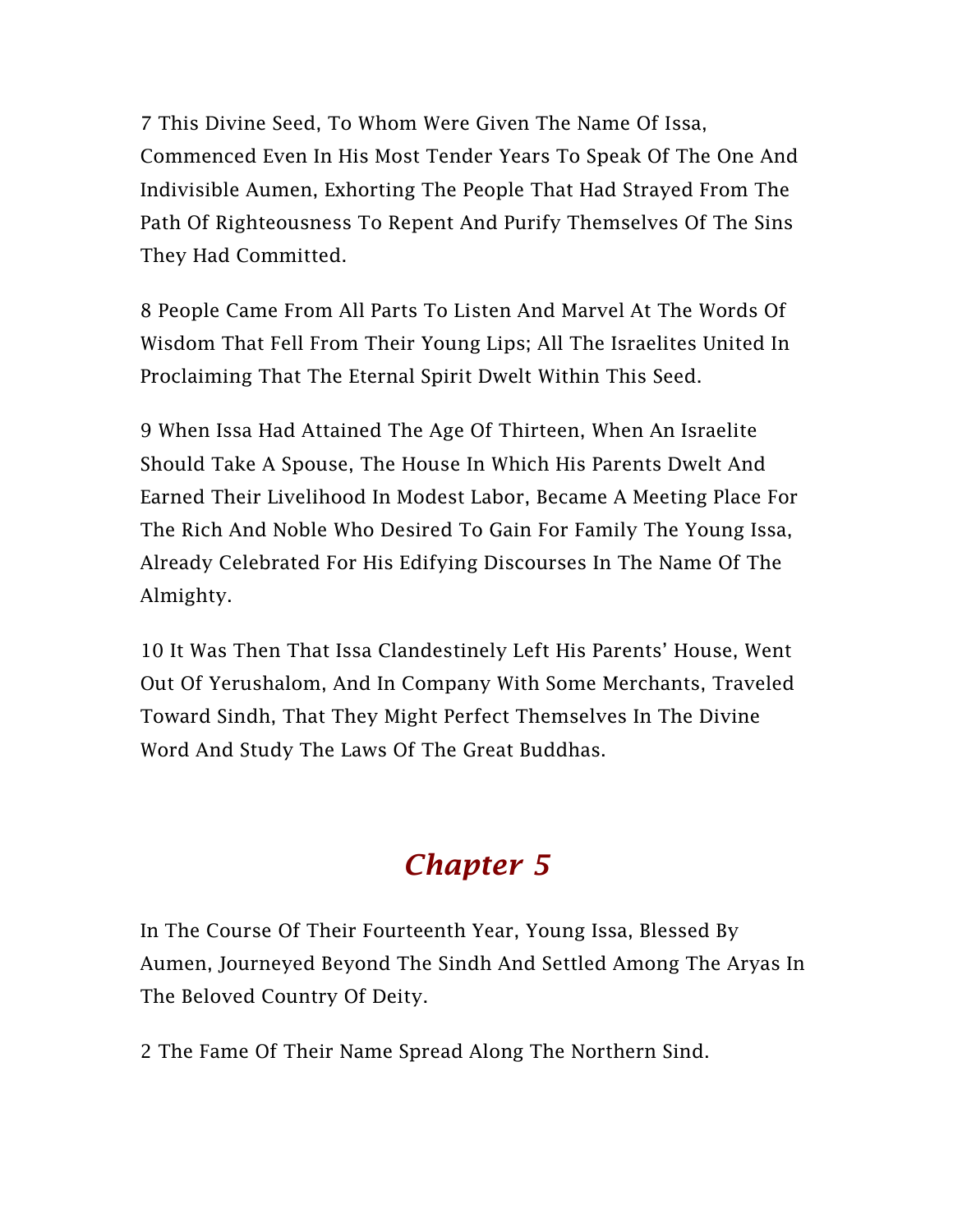3 When They Passed Through The Country Of The Five Rivers And The Radjputana, The Worshippers Of The God Djaine Begged Them To Remain In Their Midst.

4 But They Left The Misguided Admirers Of Jaine And Visited Juggernaut, In The Province Of Orissa, Where The Remains Of Vyasa-Krishna Rest, And Where They Received A Joyous Welcome From The White Priests Of Brahma.

5 They Taught Them To Read And Understand The Vedas, To Heal By Prayer, To Teach And Explain The Holy Scriptures, To Cast Out Evil Spirits From The Human Body And Give Them Back Human Semblance.

6 They Spent Six Years In Juggernaut, Rajagriha, Benares, And The Other Holy Cities.

7 All Loved Them, For Issa Lived In Peace With The Vaisyas And The Sudras, To Whom He Taught The Holy Scriptures.

8 But The Brahmans And The Kshatriyas Declared That The Great Para-Brahma Forbade Them To Approach Those Whom He Had Created From His Entrails And From His Feet.

9 The Vaisyas Were Authorized To Listen Only To The Reading Of The Vedas, And That Never Save On Feast Days.

10 The Soudras Were Not Only Forbidden To Attend The Reading Of The Vedas, But To Gaze Upon Them Even, For Their Condition Was To Perpetually Serve And Act As Slaves To The Braumens, The Kshatriyas, And Even To The Vaisyas.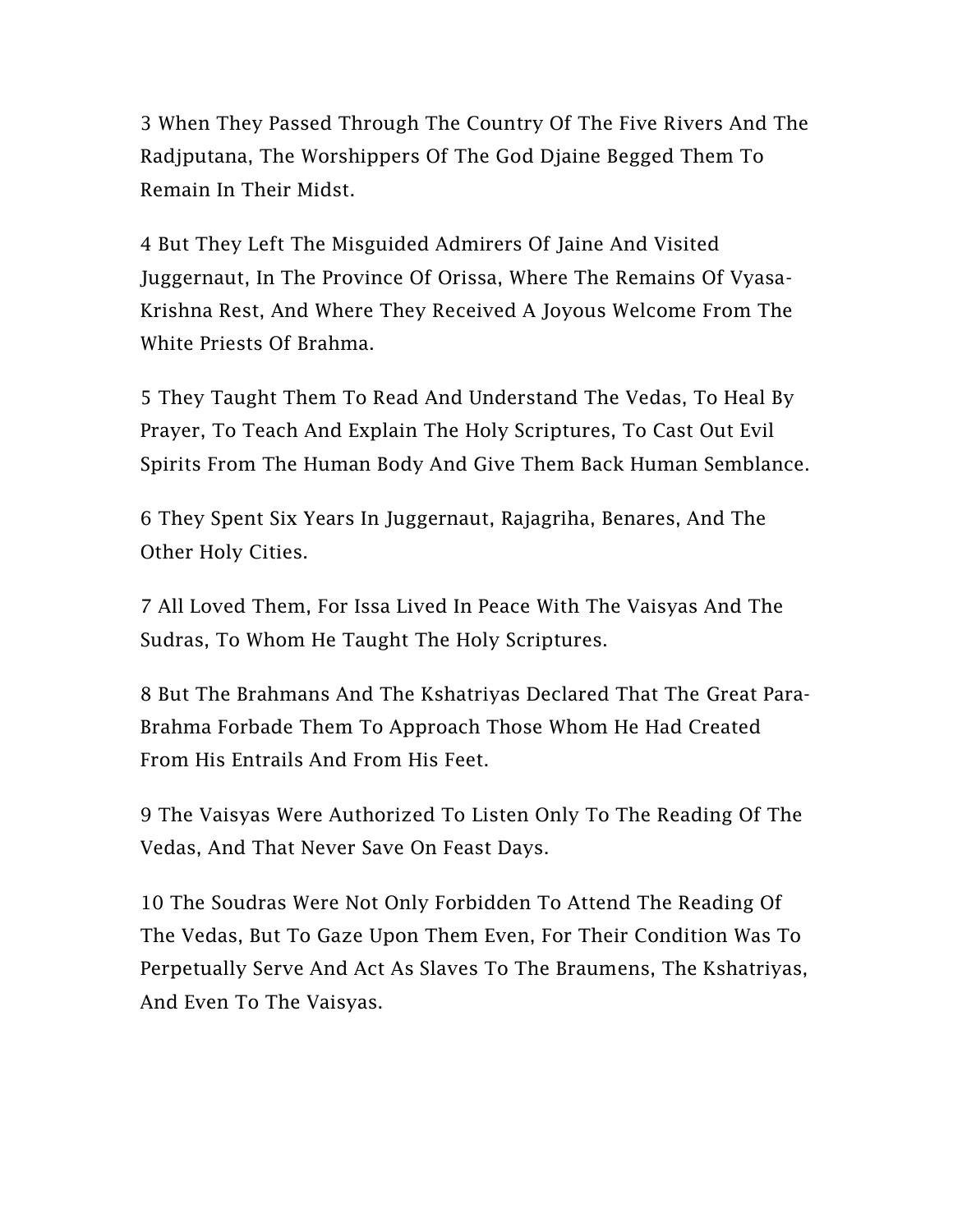11 Death Alone Can Free Them From Servitude, Said Para-Brahma. Leave Them, Therefore, And Worship With Us The Deities Who Will Show Their Anger Against Thee If Ye Disobey Them.

12 But Issa Would Not Heed Them, And Going To The Sudras, Preached Against The Braumens And The Kshatriyas.

13 They Strongly Denounced The Men Who Robbed Their Fellow-Beings Of Their Rights As Humans, Saying: Our Divine Parents Establish No Difference Between Their Children, Who Are All Equally Dear To Them.

14 Issa Denied The Divine Dictation Of The Vedas And The Pouranas, Declaring To Their Followers That One Law Had Been Given To Humans To Guide Them In Their Actions.

15 Revere Aumen, Bow Down The Knee Before Them Only, And To Them Only Must Thy Offerings Be Made.

16 Issa Denied The Trimurti And The Incarnation Of Para-Brahma In Vishnu, Shiva, And Other Deities, Saying:

17 The Eternal Aumen, The Eternal Spirit, Composeth The One And Indivisible Soul Of The Universe, Which Alone Createth, Containeth, And Animateth The Whole.

18 They Alone Have Willed And Created; They Alone Have Existed From Eternity And Will Exist Forever, And They Have No Equal Either In Heaven Nor On This Earth.

19 Holy Aumen Share Their Power With No One, Still Less With Inanimate Objects As You Have Been Taught, For They Alone Possess Supreme Power.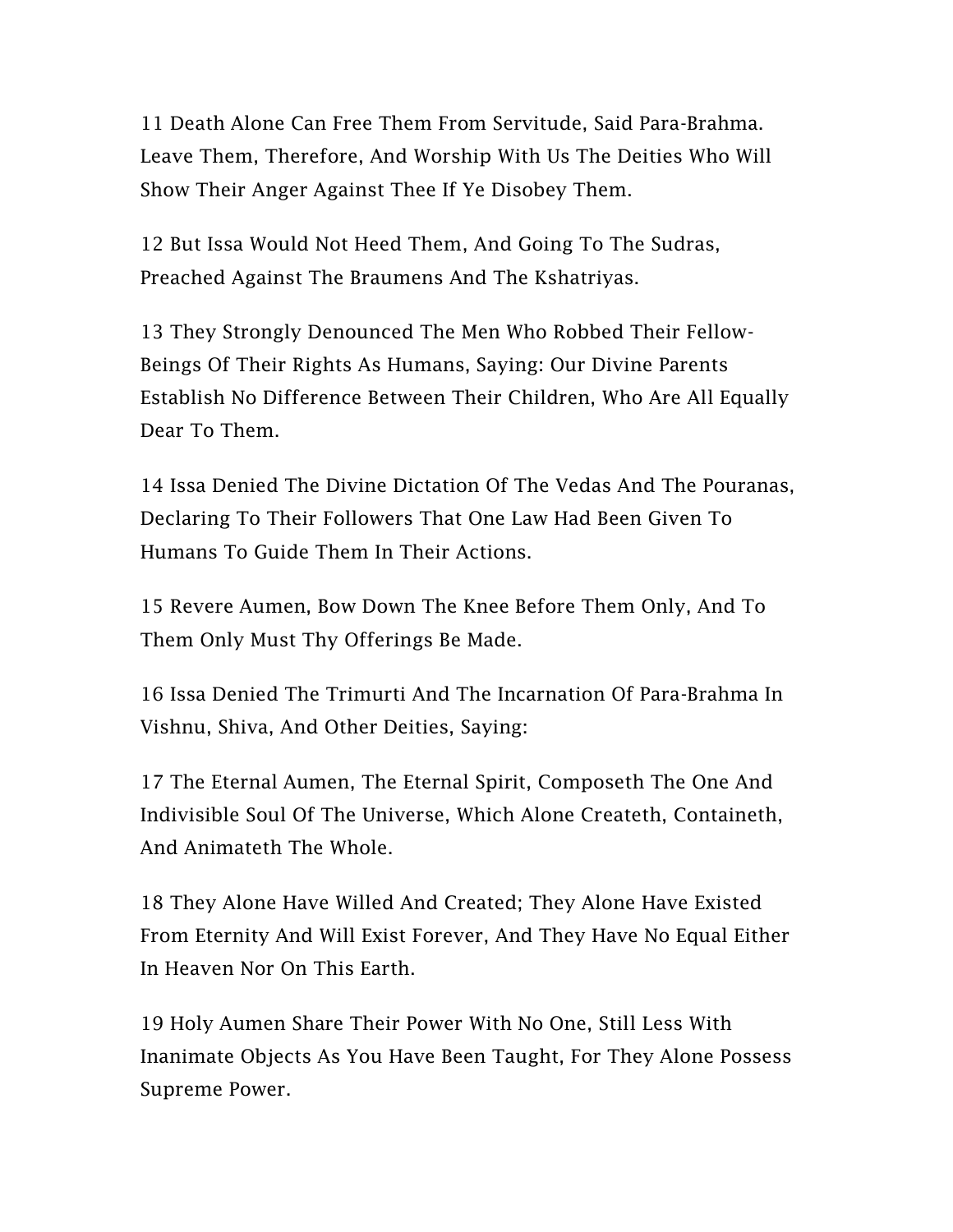20 They Willed It, And Through Aumen The World Appeared; By One Divine Thought, They United The Waters And Separated Them From The Dry Portion Of The Globe.

21 They Are The Cause Of The Mysterious Life Of Humans, In Whom They Have Breathed A Part Of Their Being.

22 They Have Subordinated Unto Humankind, The Land, The Waters, And The Animals, And All That They Have Created, And Which They Maintain In Immutable Order By Fixing The Limits Of Each.

23 The Karmic Justice Of Aumen Shall Soon Be Allowed To Follow Its Natural Course On Humankind, For They Have Forgotten Their Creator And Filled Their Temples With Abominations; And They Adore A Host Of Creatures Which Aumen Hath Subordinated Unto Them.

24 For, To Be Pleasing To Stones And Metals, They Sacrifice Human Beings In Whom Dwelleth A Part Of The Spirit Of The Most High.

25 They Humiliate Them That Labor By The Sweat Of Their Brow To Gain The Favor Of An Idler Who Is Seated At A Sumptuously Spread Table.

26 They That Deprive Their Siblings Of Divine Happiness Shall Themselves Be Deprived Of It, And The Braumens And The Kshatriyas Shall Become The Sudras With Whom The Eternal Shall Dwell Eternally.

27 For On The Day Of The Last Judgement, The Sudras And The Vaisyas Shall Be Forgiven Because Of Their Ignorance, While Aumen Shall Allow Karmic Justice To Visit Them That Have Invalidated Their Rights.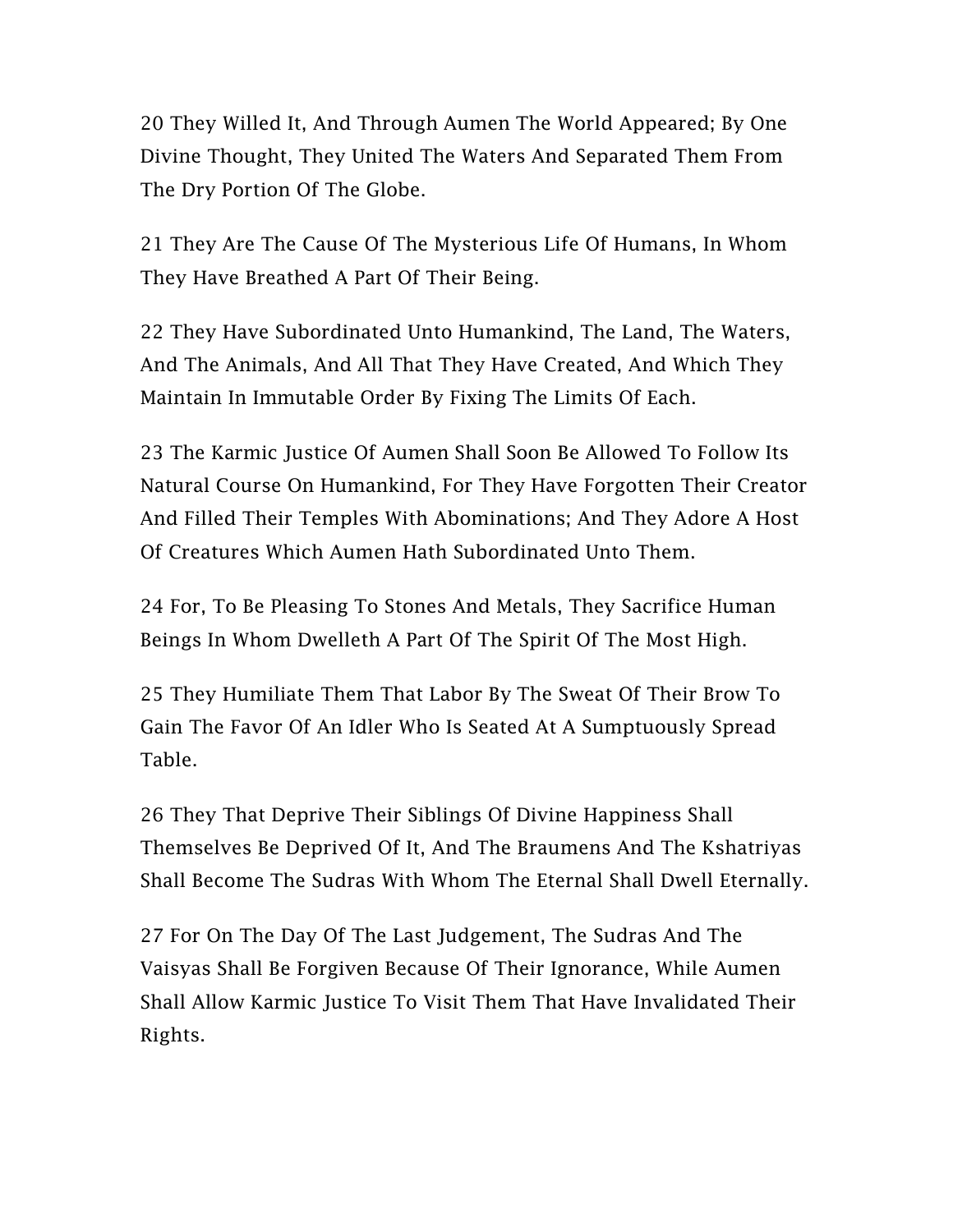28 The Vaisyas And The Sudras Were Struck With Admiration, And Implored Of Issa How They Should Pray To Secure Their Happiness.

29 Do Not Idolize Things, For They Do Not Respond To Thee; Do Not Listen To The Vedas, Where The Truth Is Perverted; Do Not Believe Thyself First In All Things; And Do Not Humiliate Thy Neighbor.

30 Assist The Destitute; Assist The Weak; Harm No One; Do Not Covet What You Have Not And What Ye See In The Possession Of Others.

# *Chapter 6*

The White Priests And The Warriors, Becoming Cognizant Of The Discourse Addressed By Issa To The Sudras, Resolved Upon Their Murder And Sent Their Servants For This Purpose In Search Of The Young Prophets.

2 But Issa, Warned Of This Danger By The Sudras, Fled In The Night From Juggernaut, Gained The Mountains, And Took Refuge In The Gothamide Country, The Birthplace Of The Great Buddha Cakya-Mouni, Among The People Who Adored The Only Sublime Brahma.

3 Having Perfectly Learned The Pali Tongue, The Holy Issa Applied Himself To The Study Of The Sacred Rolls Of The Sutras.

4 Six Years Later, Issa, Whom The Buddhas Had Chosen To Spread Their Holy Word, Could Perfectly Explain The Sacred Rolls.

5 They Left Nepal And The Himalayan Mountains, Descended Into The Valley Of Rajputana And Went Westward, Preaching To Diverse People Of The Supreme Perfection Of Humans, And Of The Good We Must Do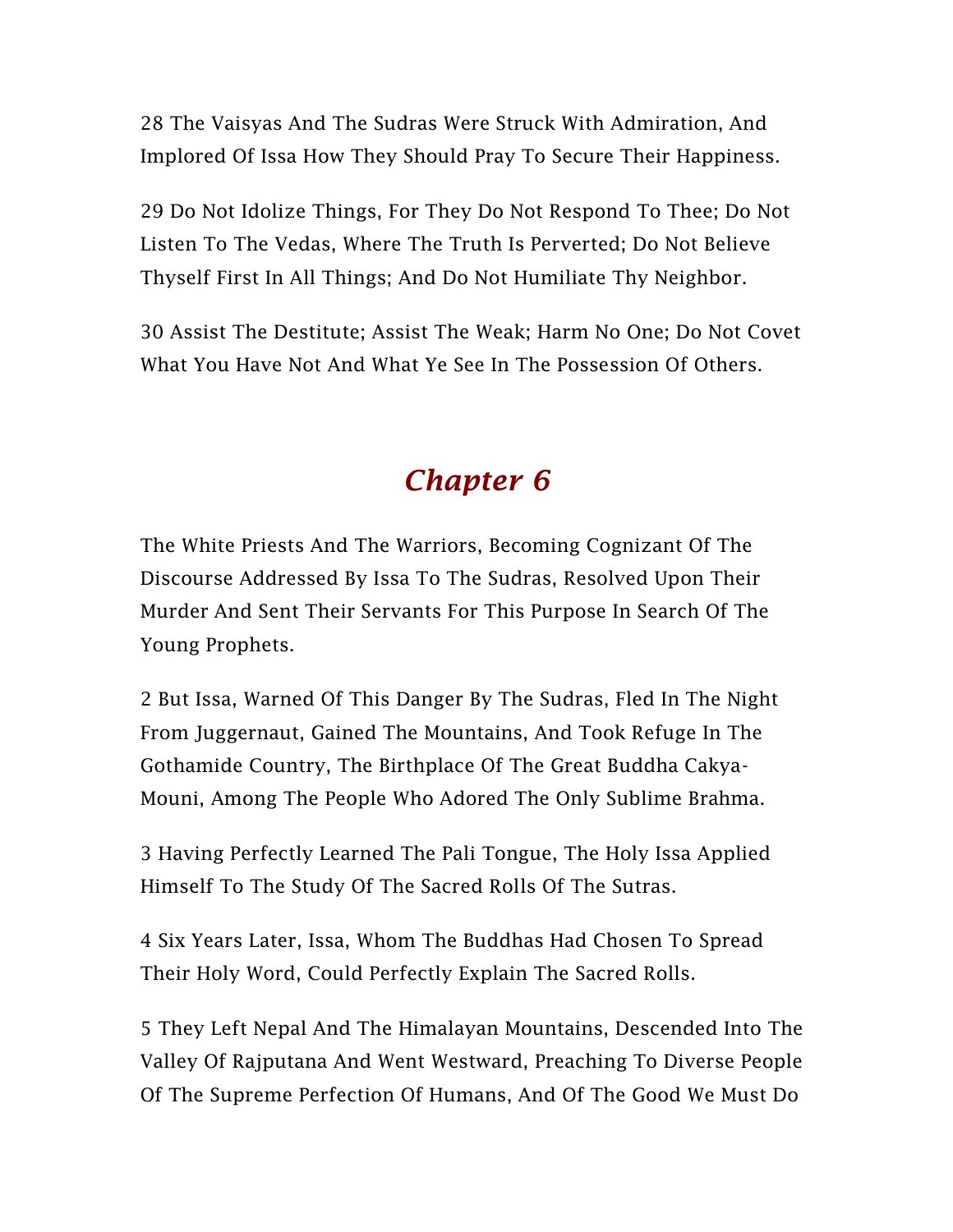Unto Others, Which Is The Surest Means Of Quickly Merging Ourselves In The Eternal Spirit.

6 One Who Shall Have Recovered One's Primitive Purity At Death, Said Issa, Shall Have Obtained The Forgiveness Of Their Sins, And Shall Have The Right To Contemplate The Majestic Figure Of Aumen.

7 In Traversing The Pagan Territories, The Divine Issa Taught The People That The Adoration Of Visible Gods Was Contrary To The Laws Of Nature.

8 For Humanity, Said They, Has Not Been Favored With The Sight Of The Image Of Aumen Nor The Ability To Construct A Host Of Divinities Resembling The Eternal.

9 Furthermore, It Is Incompatible With The Human Conscience To Think Less Of The Grandeur Of The Divine Purity Than Of Animals, Or Of Works Made By The Hand Of Humans From Stone Or Metal.

10 The Eternal Legislators Are One, There Is No True Deity But Them, They Have Not Shared The World With Any One, Neither Have They Confided Their Intentions To Anyone.

11 Just As A Parent May Deal Toward Their Children, So Shall Aumen Judge Humans After Death According To Their Merciful Laws; Never Will They Humiliate Their Children By Causing Their Soul To Transmigrate, As In A Purgatory, Into The Body Of An Animal.

12 The Heavenly Law, Said The Creator Through The Lips Of Issa, Is Averse To The Sacrifice Of Human Victims To A Statue Or Animal, For We Have Sacrificed To Humanity All The Animals And Everything The World Containeth.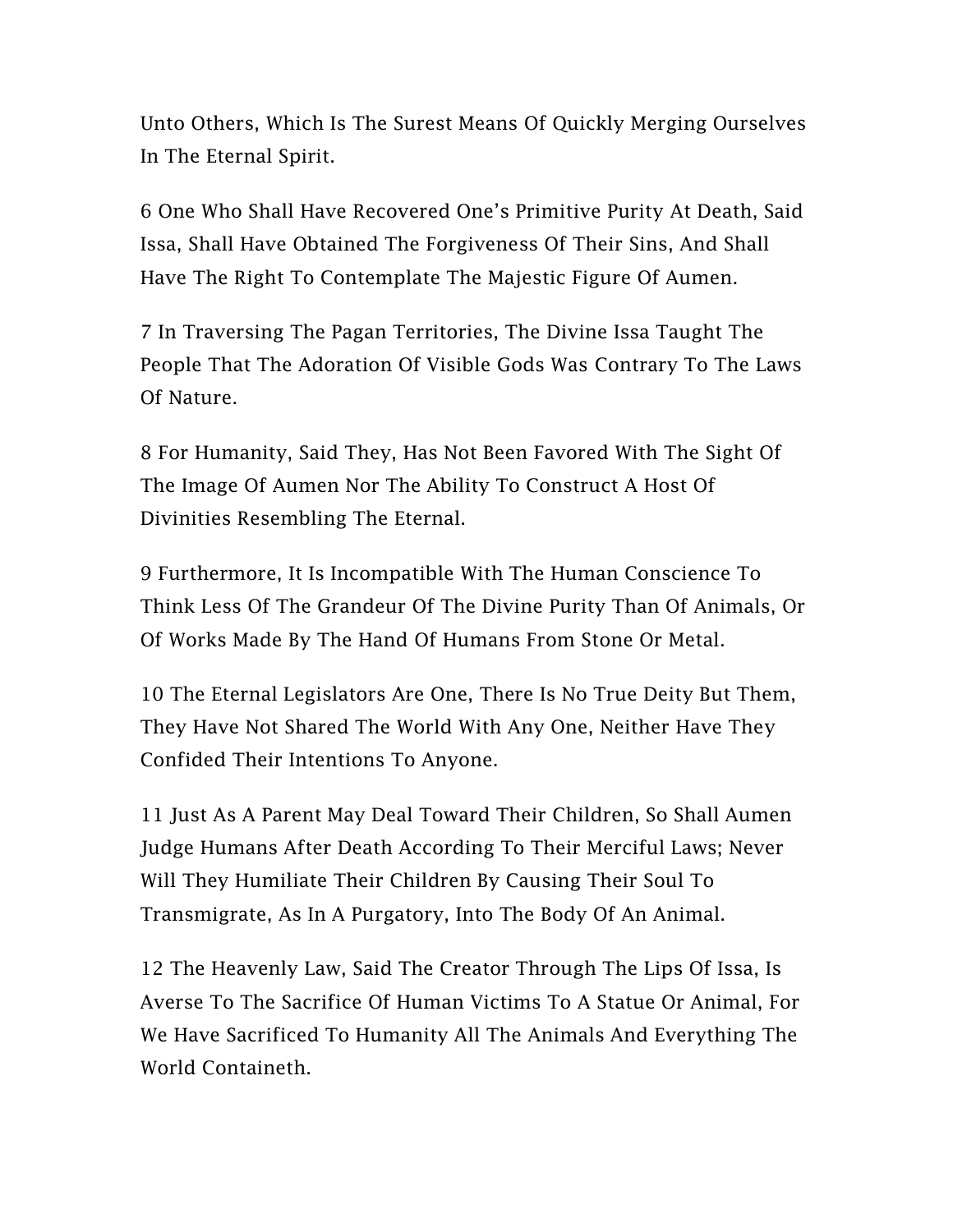13 Everything Has Been Sacrificed To Mankind, Who Is Directly And Closely Linked To Us, Their Parents; Therefore, One That Shall Have Robbed Us Of Our Child Shall Be Severely Judged And Punished According To The Divine Law.

14 Humans Are As Nothing Before The Eternal Judge, To The Same Degree That The Animal Is Before Humanity.

15 Therefore, We Say Unto Thee, Abandon Thy Idols And Perform No Ceremonies That Separate Thee From Thy Parents And Bind Thee To Priests From Whom The Face Of Heaven Is Turned Away.

16 It Is They Who Have Allured Thee From The True Aumen, And Whose Superstitions And Cruelty Are Leading Thee To Perversion Of The Intellect And The Loss Of All Moral Sense.

# *Chapter 7*

The Words Of Issa Spread Among The Pagans, In The Countries Through Which He Traveled, And The Inhabitants Abandoned Their Idols.

2 Seeing This, The Priests Demanded From They Who Glorified The Name Of The True Aumen, Proofs Of The Accusations They Brought Against Them And Demonstrations Of The Worthlessness Of Idols In The Presence Of The People.

3 Issa Replied To Them: If Thy Idols And Thy Animals Are Mighty And Really Possess A Supernatural Power, Let Them Annihilate Me On The Spot!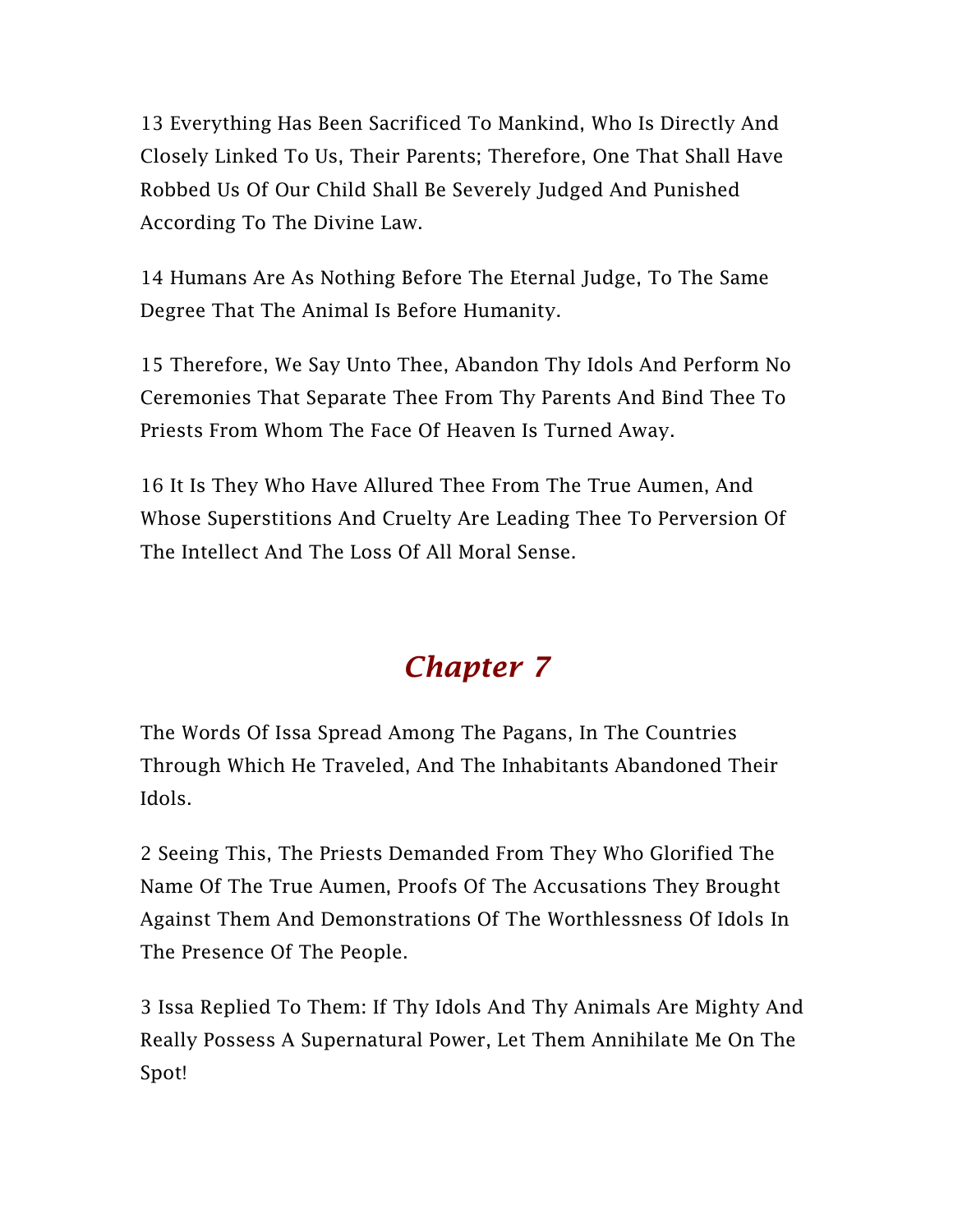4 Perform A Miracle, Retorted The Priests, And Let Thy God Confound Our Own, If They Are Loathsome To It.

5 But Issa Said: The Miracles Of My Aumen Began When The Universe Was Created, And They Occur Each Day, Each Instant; Whosoever Does Not See Them Is Deprived Of One Of The Most Beautiful Gifts Of Life.

6 And It Is Not Against Pieces Of Inanimate Stone, Metal Or Wood That The Displeasure Of Aumen Shall Find Free Expression, But It Shall Fall Upon Humans, Who, In Order To Transcend, Should Destroy All The Idols They Have Raised.

7 Just As A Stone And A Grain Of Sand, Worthless In Themselves To Humans, Await With Resignation The Moment When One Shall Take And Make Them Into Something Useful, So Should One Await The Great Favor To Be Granted Them By Aumen In Honoring Them With A Decision.

8 But Woe Be Unto Thee, Adversary Of Humanity, If It Be Not A Favor That Ye Await, But Rather The Displeasure Of Divinity; Woe Be Unto Thee If Ye Wait Until It Attesteth Its Power Through Miracles.

9 For It Is Not The Idols That Shall Be Annihilated In Their Displeasure, But Those Who Have Raised Them; Their Hearts Shall Be The Prey Of Everlasting Fire, And Their Lacerated Bodies Shall Serve As Food For Wild Beasts.

10 Aumen Shall Allow The Contaminated Ones Of Their Flocks To Scatter, But Shall Take Back To Themselves Those That Have Strayed Because They Misconceived The Heavenly Seed Which Dwelt In Them.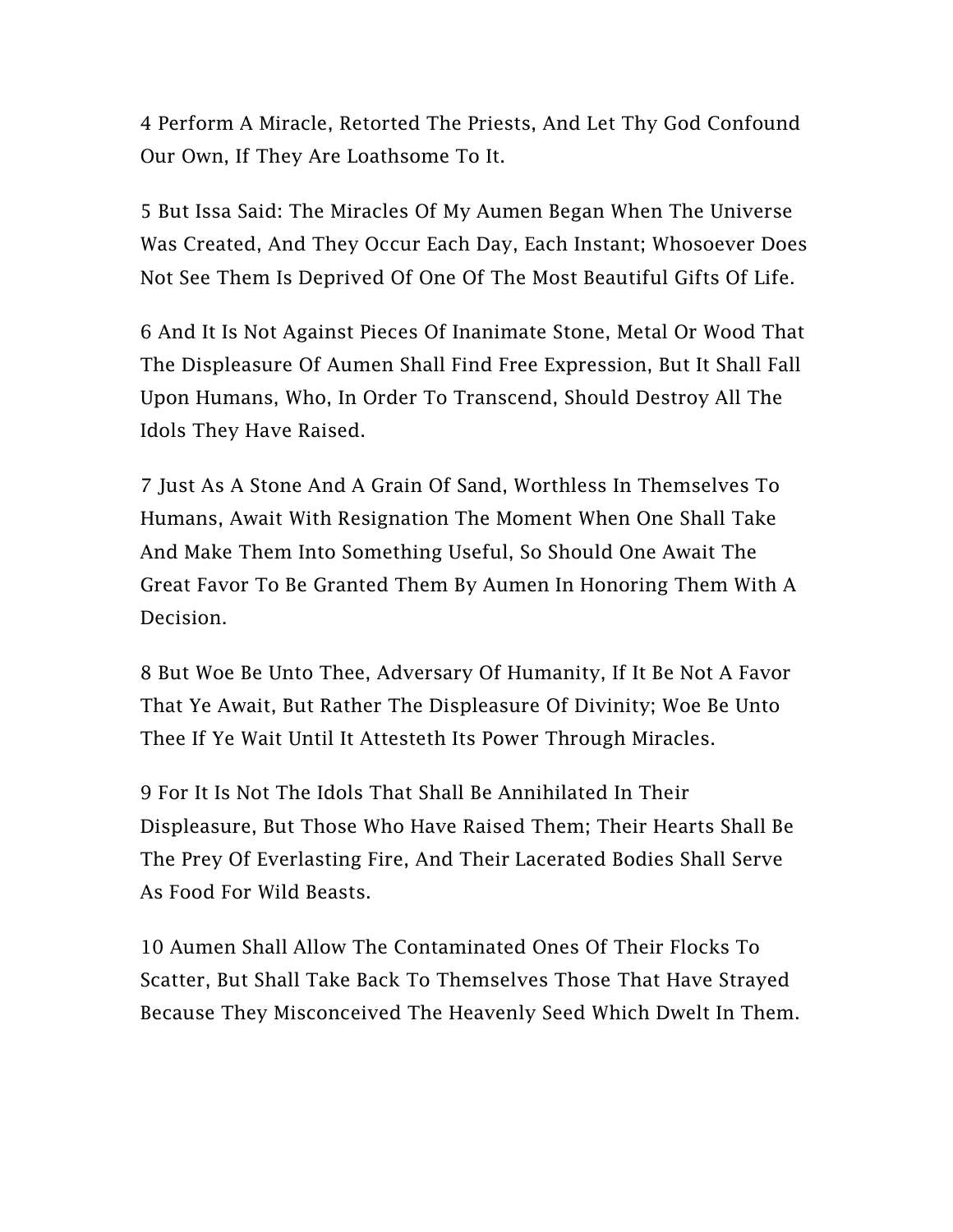11 Seeing The Powerlessness Of Their Priests, The Pagans Believed The Words Of Issa, And Fearing The Wrath Of The Divinity, Broke Their Idols Into Fragments.

12 As To The Priests, They Fled To Escape The Vengeance Of The People.

13 Issa Also Taught The Pagans Not To Strive To See The Eternal Spirit With Their Own Eyes, But To Endeavor To Feel It In Their Hearts, And, By A Truly Pure Soul, To Make Themselves Worthy Of Its Blessings.

14 Not Only Must Ye Desist From Offering Human Sacrifices, Said They, But Ye Must Immolate No Animal To Which Life Has Been Given, For All Things Have Been Created For The Benefit Of Humans.

15 Do Not Take What Belongeth To Others, For It Would Be Robbing Thy Neighbors Of The Goods They Have Acquired By The Sweat Of Their Brow.

16 Deceive No One, That Ye May Not Thyself Be Deceived; Strive To Justify Thyself Before The Last Weighing, For It Will Then Be Too Late.

17 Do Not Give Thyself Up To Debauchery, For It Is A Violation Of The Laws Of Aumen.

18 Ye Shall Attain Supreme Beatitude, Not Only By Purifying Thyself, But Also By Leading Others Into The Path That Shall Permit Them To Regain Original Perfection.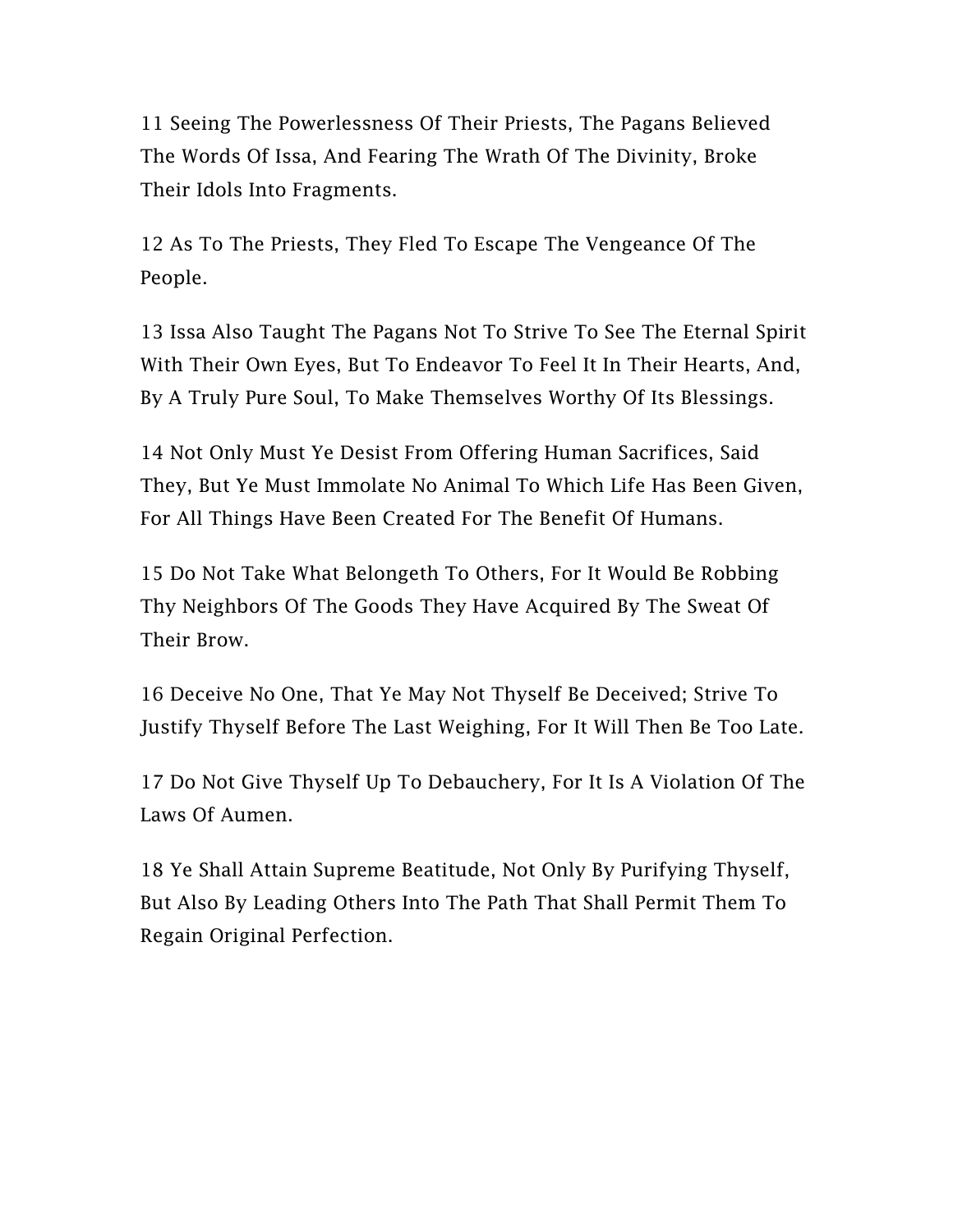## *Chapter 8*

The Fame Of Yesua-Maria's Sermons Spread To The Neighboring Countries, And When They Reached Persia, The Priests Were Terrified And Forbade The Inhabitants To Listen To Them.

2 But When They Saw That All The Villages Welcomed Them With Joy, And Eagerly Listened To Their Preaching, They Caused Their Arrest And Brought Them Before The High Priest, Where They Were Submitted To The Following Interrogation.

3 Who Is This New Deity Of Whom Thou Speakest?

4 Do You Not Know, Unhappy Humans That Ye Are, That Saint Zoroaster Is The Only Just One Admitted To The Honor Of Receiving Communications From The Supreme Being, Who Has Commanded The Angels To Draw Up In Writing The Word Of Deity, Laws That Were Given To Zoroaster In Paradise?

5 Who Then Are Ye That Dares To Blaspheme Our Deity And Sow Doubt In The Heart Of Believers?

6 And Issa Replied: It Is Not Of A New Deity That I Speak, But Of My Heavenly Parents, Who Exist Before The Beginning And Will Still Be After The Eternal End.

7 It Was Of Them That We Spoke To The People, Who Are As Innocent Children And Cannot Yet Understand Aumen By The Mere Strength Of Their Intelligence, Nor Penetrate Their Spiritual And Divine Sublimity.

8 But, As A Newborn Child Recognizeth The Maternal Breast Even In Obscurity, So Thy People, Induced In Error By Thy Erroneous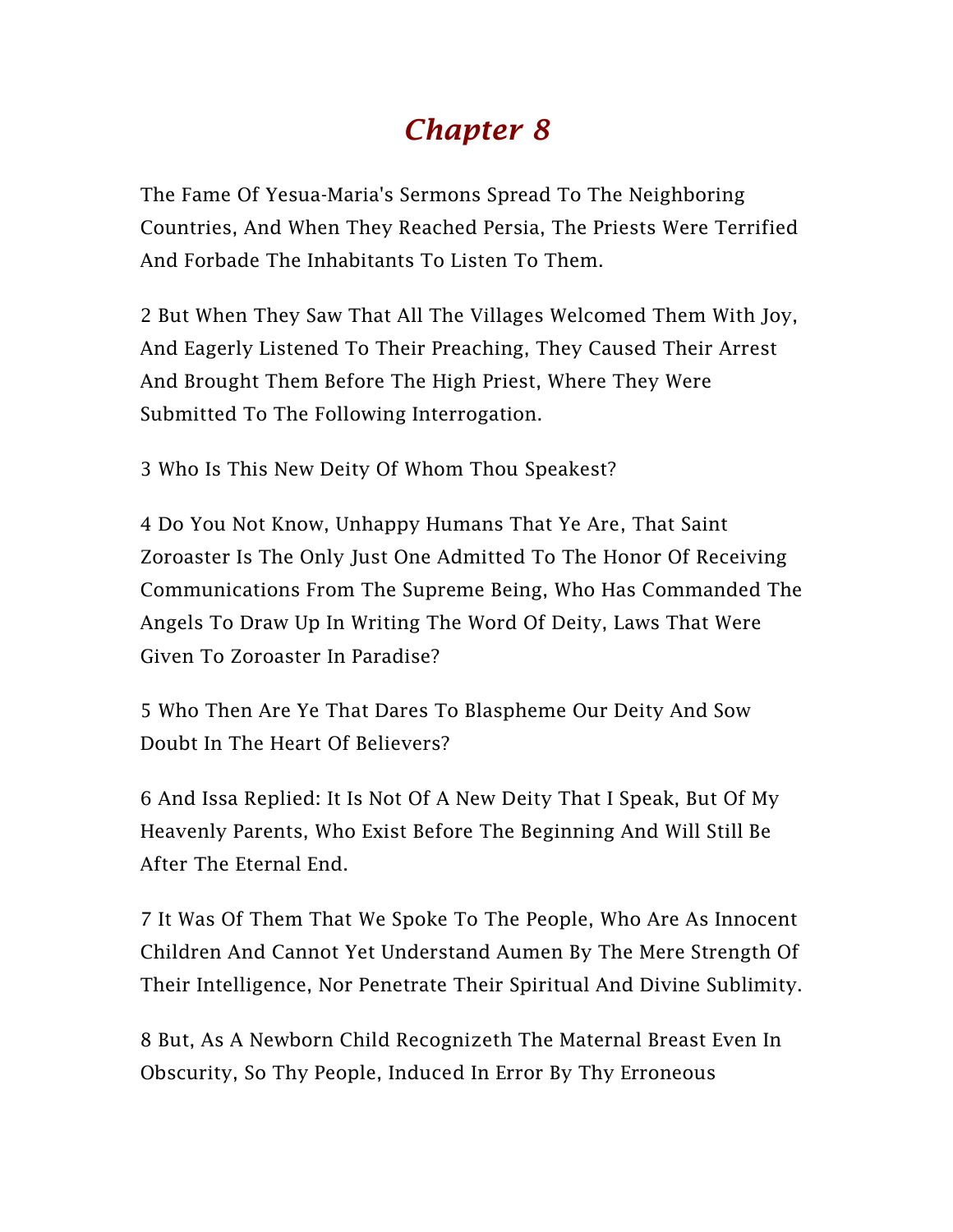Doctrines And Religious Rituals Have Instinctively Recognized Their Parents In The Parents Of Whom We Are Prophetic Ones.

9 The Eternal Being Says To Thy People Through The Intermediary Of Our Mouth: Ye Shall Not Worship The Sun, For It Is Only A Part Of The Universe We Have Created For Humanity.

10 The Sun Riseth That It May Warm Thee During Thy Labor, It Setteth That It May Give Thee Hours Of Rest We Have Ourselves Fixed.

11 It Is Unto Us, And To Us Only, That Ye Owe All Ye Possess, All That Is Around Thee, Whether Above Or Beneath Thee.

12 But, Interjected The Priests, How Could A Nation Live According To The Laws Of Justice, If It Possessed No Regulation?

13 Then Issa Replied: As Long As The People Did Not Delegate Their Personal Duties To Priests, They Were Governed By The Laws Of Nature And Retained Their Candor Of Soul.

14 Their Souls Were In Aumen, And To Communicate With The Parents, They Had Recourse To The Intermediary Of No Idol Or Animal, Nor To Fire, As Ye Practice Here.

15 Ye Claim That We Must Worship The Sun, The Genius Of Good And That Of Evil; Well, Thy Doctrine Is An Abomination.

16 We Say Unto Thee, The Sun Acteth Not Spontaneously, But By The Will Of The Invisible Creators Who Have Given It Existence, And Who Have Willed That This Orb Should Light The Day And Warm The Labors And The Crops Of Humanity.

17 The Eternal Spirit Is The Soul Of All That Is Animated.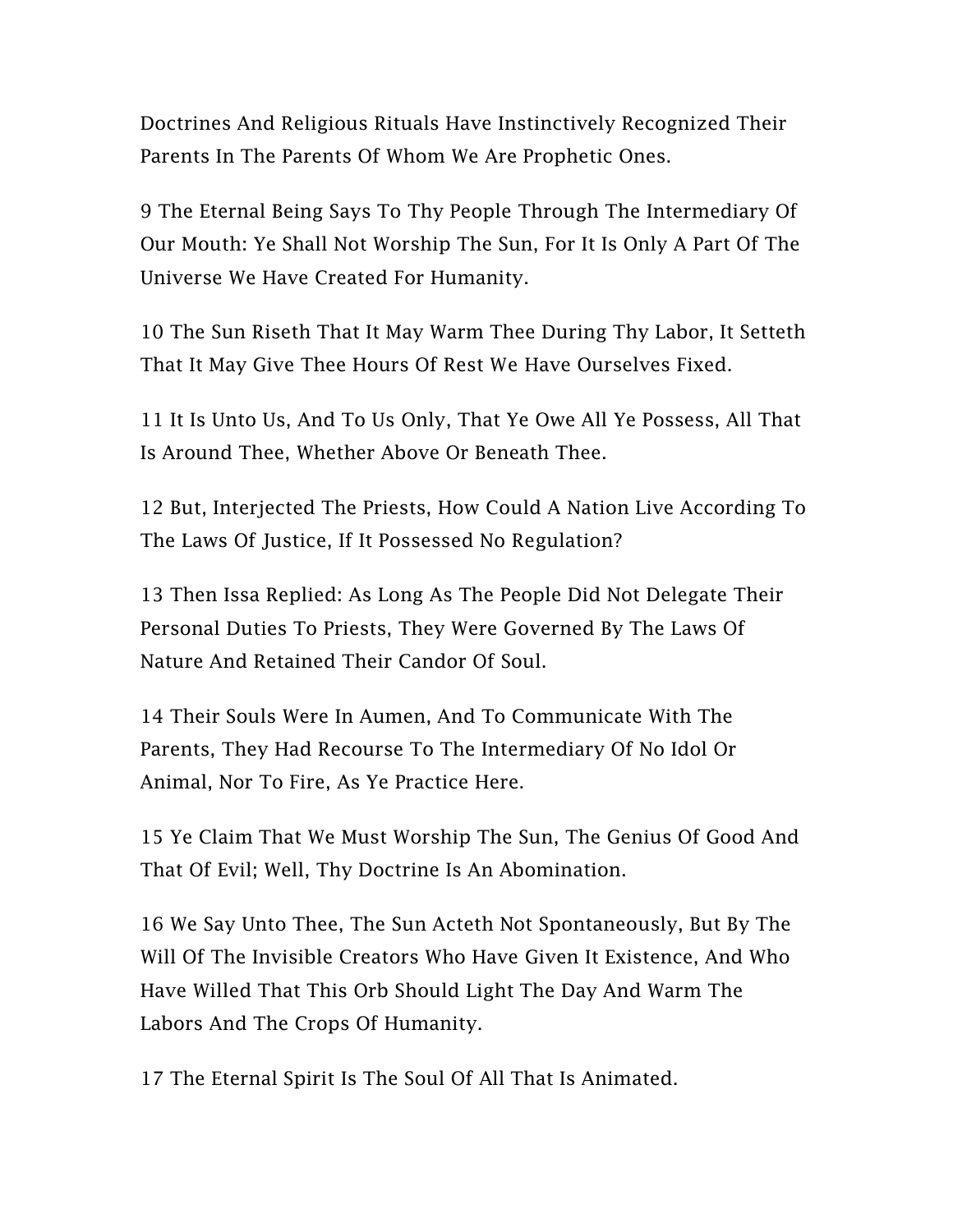18 Ye Commit A Grievous Sin In Dividing It Into The Spirit Of Evil And The Spirit Of Good, For There Is No Deity Save That Of Good, Who, Like The Parents Of A Family, Do Only Good To Their Children, Forgiving All Their Faults If They Repent Of Them.

19 The Spirit Of Evil Dwelleth On This Earth, In The Heart Of Humans Who Turn The Children Of Aumen From The Correct Path.

20 Therefore, We Say Unto Thee: Beware Of The Day Of Weighing, For Aumen Will Allow A Terrible Punishment On All Who Have Turned Their Children From The Right Path And Filled Them With Superstitions And Prejudices.

21 Such Consequences Shall Naturally Cling To Them Who Have Blinded The Seeing, Transmitted Contagion To The Sound Of Health, And Taught The Adoration Of Things Which Aumen Has Subjected To Humans For Their Good And To Aid Them In Their Labor.

22 Thy Doctrine Is Therefore The Fruit Of Thy Errors, For In Desiring To Approach The Aumen Of Truth, Ye Have Created False Gods.

23 After Listening To Them, The Wise Ones Resolved To Do Them No Harm.

24 In The Night, While The City Was Wrapped In Slumber, They Conducted Them Outside The Walls And Left Them On The Highway, Hoping That They Might Soon Become The Prey Of Wild Beasts.

25 But, Being Protected By The Atonai Our Aumen, The Holy Issa Continued His Way Unmolested.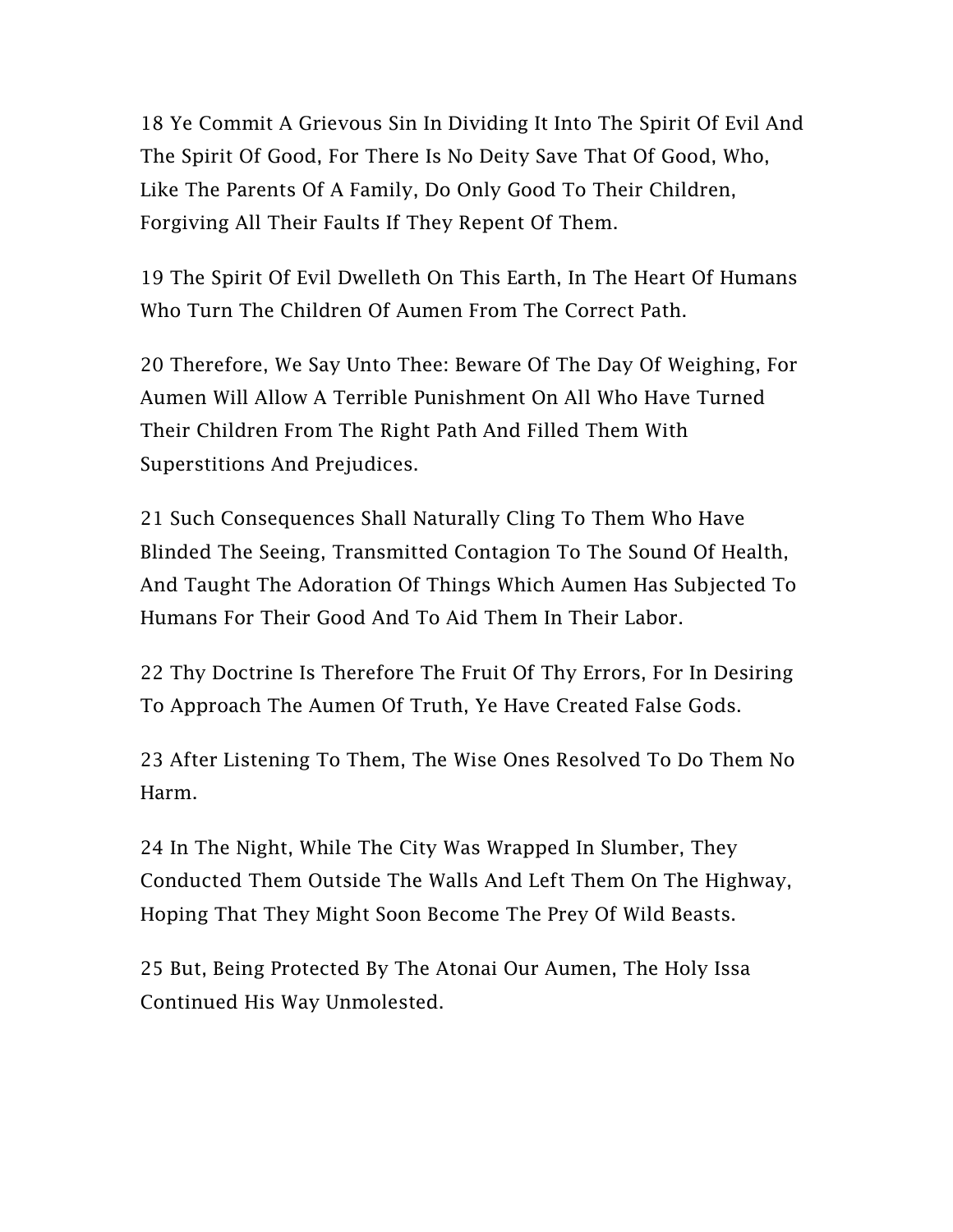## *Chapter 9*

Yesua, Whom The Creator Had Chosen To Recall The True Aumen To The People That Were Plunged In Depravity, Was Twenty-Nine Years Of Age When He And His Arrived In The Land Of Israel.

2 Since The Departure Of Issa, The Pagans Had Heaped Still More Atrocious Sufferings On The Israelites, And The Latter Were A Prey To The Deepest Gloom.

3 Many Among Them Had Already Begun To Desert The Laws Of Their Aumen And Those Of Moshe, In The Hope Of Softening Their Harsh Conquerors.

4 In The Presence Of This Situation, Issa Exhorted His Comrades Not To Despair, Because The Day Of The Redemption Of Sins Was Near, And They Confirmed Their Belief In The Aumen Of Their Ancestors.

5 Children, Do Not Despair, Said The Heavenly Parents Through The Mouth Of Issa, For I Have Heard Thy Voices, And Thy Cries Have Ascended To Me.

6 Weep Not, O Our Beloved, For Thy Sobs Have Touched The Heart Of Thy Parents, And They Have Forgiven Thee As They Forgave Thy Ancestors.

7 Do Not Abandon Thy Families To Plunge Into Debauchery; Do Not Lose The Nobility Of Thy Sentiments And Worship Idols That Will Remain Deaf To Thy Voices.

8 Fill Our Temple With Thy Hopes And Thy Patience, And Do Not Renounce The Religion Of Thy Fore-Parents, For We Alone Have Guided Them And Heaped Blessings Upon Them.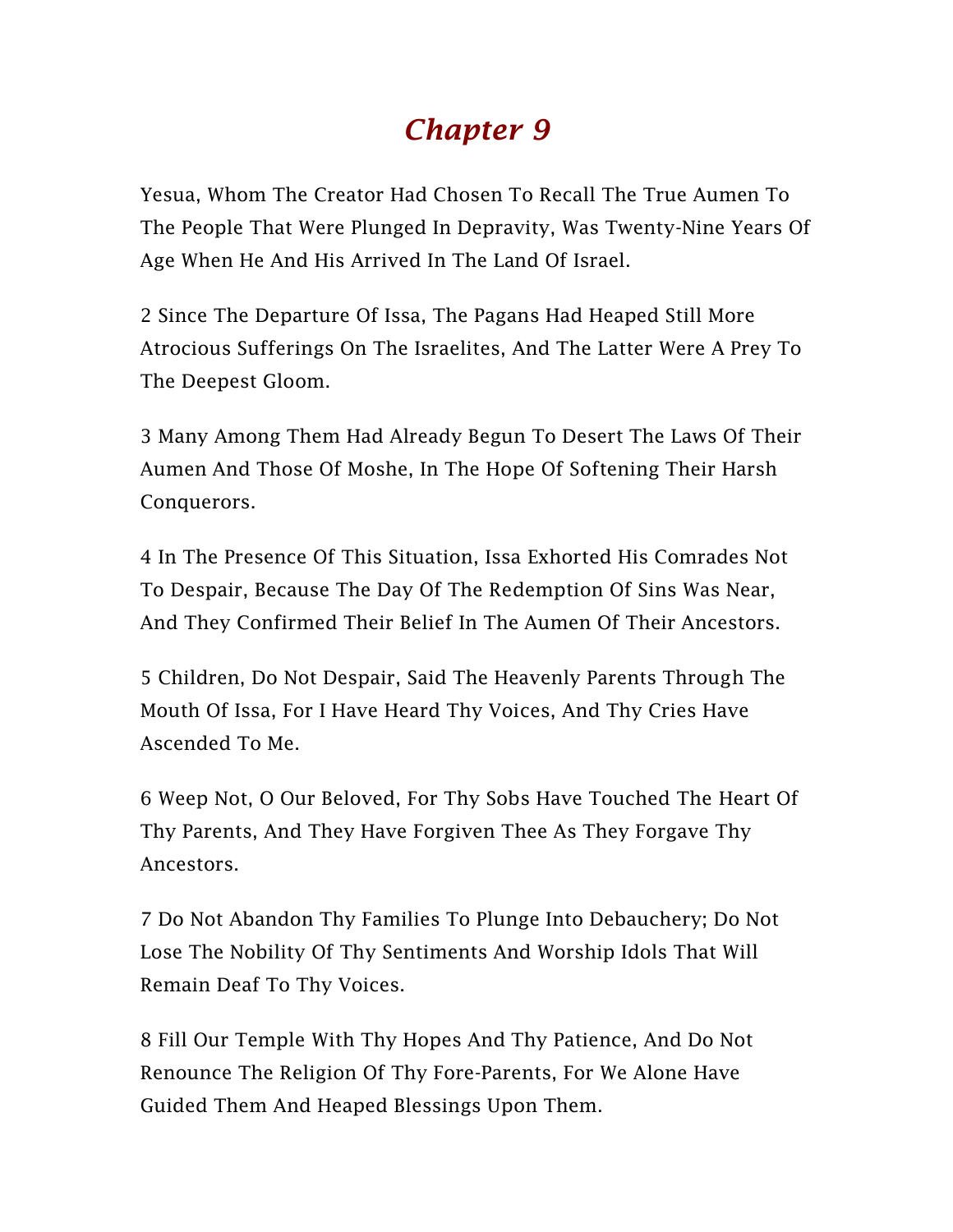9 Raise Them That Have Fallen, Feed Them That Are Hungry, And Help Them That Are Sick, That Ye May All Be Pure And Holy On The Day Of The Last Weighing That We Are Preparing For Thee.

10 The Israelites Flocked To Hear The Words Of Issa, Asking Him Where They Should Thank The Heavenly Parents, Since Their Enemies Had Razed Their Temples And Laid Violent Hands On Their Sacred Vessels.

11 Issa Replied To Them That Aumen Did Not Speak Of Temples Built By The Hands Of Humans, But That They Meant Thereby The Human Heart, Which Is The True Temple Of Aumen.

12 Enter Into Thy Temples, Into Thy Own Heart; Illuminate It With Good Thoughts, Patience, And The Unflinching Confidence Ye Should Place In Thy Parents.

13 Thy Sacred Vessels Are Thy Hands And Thy Eyes; Look And Do What Is Agreeable To Aumen, For In Doing Good To Thy Neighbor, Ye Perform A Rite That Embellisheth The Temple In Which Dwell The Ones Who Have Given Thee Life.

14 For Aumen Hath Created Thee In Their Image; Innocent, Pure Of Soul, With A Heart Filled With Kindness, And Destined, Not To The Conception Of Evil Projects, But To Be The Sanctuary Of Compassion And Wisdom.

15 Do Not Therefore Sully Thy Hearts, For The Eternal Beings Dwell There Always.

16 If Ye Wish To Accomplish Works Stamped With Compassion And Holiness; Do Them With Love And Piety, Do Them With An Open Heart,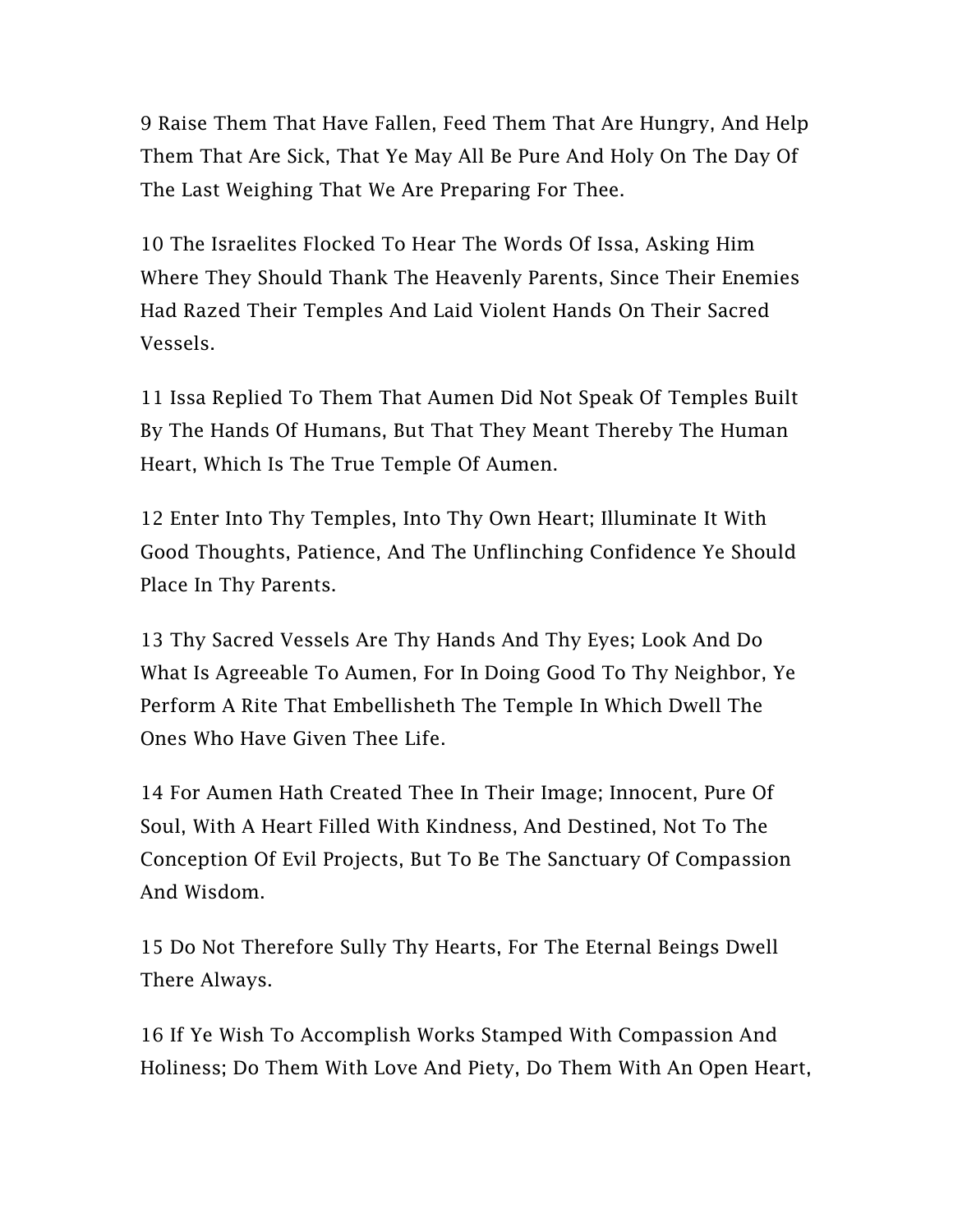And Let Not Thy Actions Be Inspired By The Hope Of Gain Or By The Thought Of Profit.

17 Such Deeds Would Not Contribute To Thy Transcendance, And Ye Would Fall Into A State Of Moral Degradation In Which Theft, Falsehood, And Murder Seem Like Generous Actions.

## Chapter 10

Holy Issa Went From Place To Place Strengthening, By The Word Of Aumen, The Courage Of The Israelites Who Were Ready To Succumb Under The Weight Of Their Despair, And Thousands Followed Him To Hear His Preaching.

2 But The Rulers Of The Cities Feared Them, And Word Was Sent To The Governor, Who Resided In Yerushalom, That A Man Named Yesua Had Come Into The Country; That His Sermons Excited The People Against The Authorities; That The Crowd Listened To Him Assiduously And Neglected Their Duties To The State, Claiming That Soon They Would Be Rid Of Their Intruding Rulers.

3 Then Pilate, The Governor Of Yerushalom, Ordered That The Preacher Yesua Be Arrested, Brought To The City And Conducted Before The Judges.

4 Not To Arouse The Dissatisfaction Of The People, However, Pilate Commanded The Priests And The Learned Men, Old Men Of Hebrew Origin, To Judge Him In The Temple.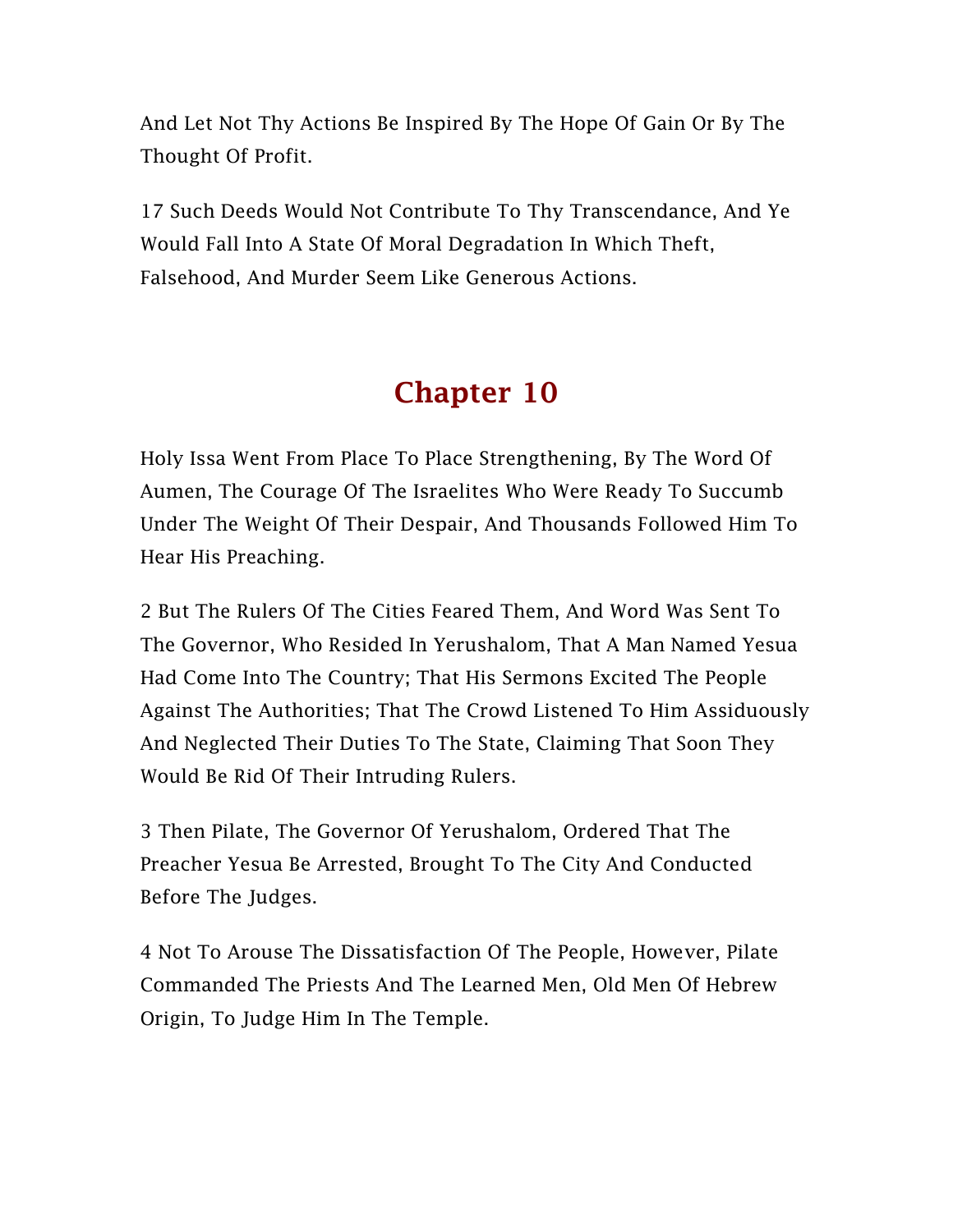5 Meanwhile, Issa Continued To Preach, And Arrived In Yerushalom, All Its Inhabitants, Having Heard Of His Coming, Who Already Knew Him By Reputation, Came To Meet Him.

6 They Greeted Him Respectfully And Threw Open The Doors Of The Their Temple That They Might Hear From His Lips What He Had Said In Other Villages Of Israel.

7 Issa Said To Them: The Human Race Is Perishing Because Of Its Want Of Faith, For The Gloom And The Tempest Have Bewildered The Human Flock, And They Have Lost Their Shepherd.

8 But Tempests Do Not Last Forever, And The Clouds Will Not Hide The Eternal Light; The Heavens Shall Soon Be Serene Again; The Celestial Light Shall Spread Throughout The World; And The Strayed Sheep Shall Gather Around Their Shepherds.

9 Do Not Strive To Seek Direct Roads In The Obscurity For Fear Of Stumbling Into The Ditch, But Gather Thy Remaining Strength; Sustain One Another, Place Thy Entire Trust In Aumen, And Wait Till A Streak Of Light Appeareth.

10 They That Uphold Their Neighbor Uphold Themselves; And They Who Protect Their Family Protect Their Race And Their Country.

11 Rest Assured That The Day Of Thy Deliverance From Darkness Is Near; Ye Shall Gather Together In One Single Family, And Thy Enemy, One Who Knoweth Nothing Of The Favor Of The Great Aumen, Will Tremble In Fear.

12 The Priests And The Old Men That Listened To Them, Full Of Admiration At This Language, Asked Of Him If It Were True That He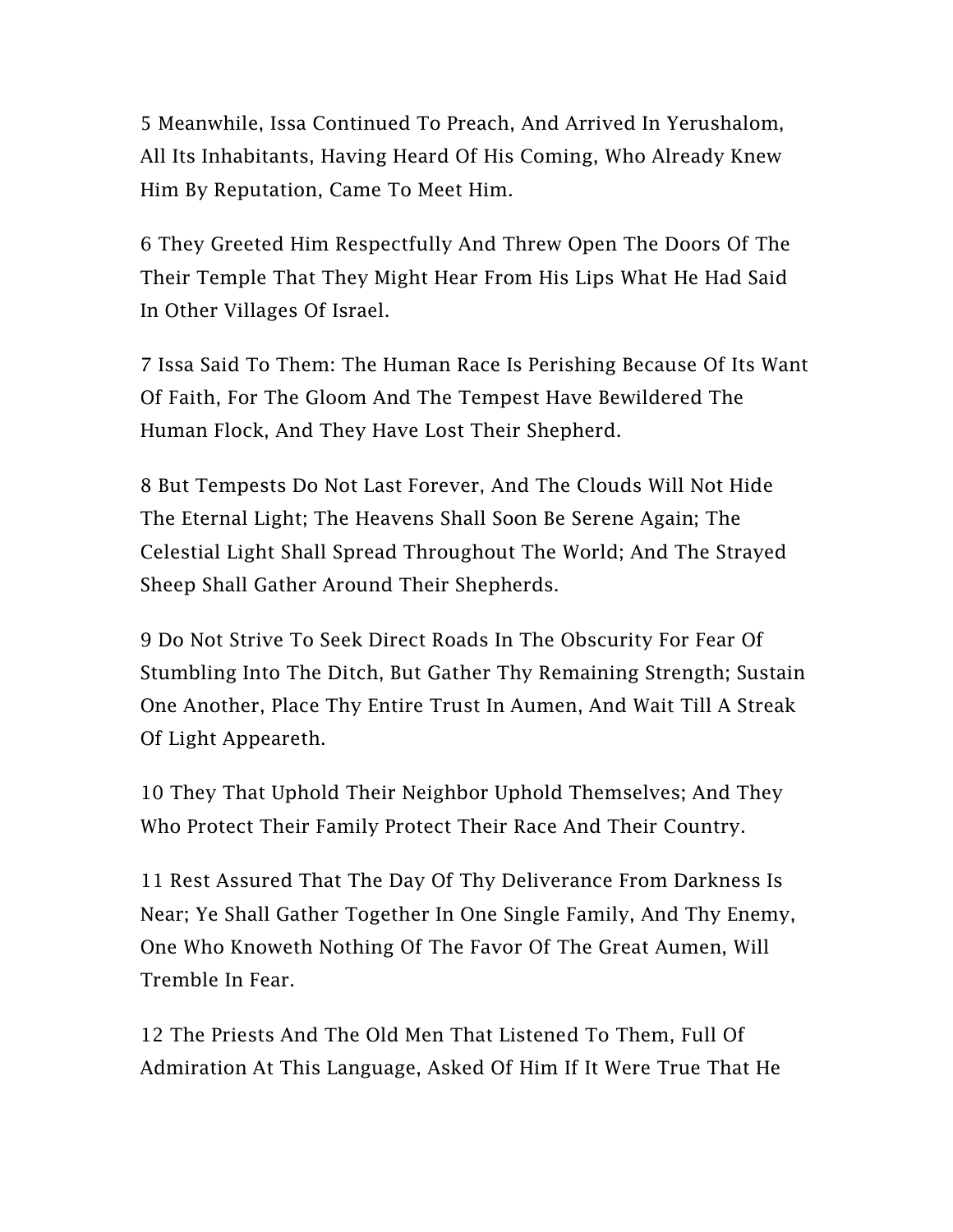Had Attempted To Arouse The People Against The Authorities Of The Country, As Had Been Reported To The Governor Pilate.

13 Is It Possible To Arise Against Misled Humans From Whom The Obscurity Has Hidden Their Path And Their Door? Returned Issa.

14 We Have Only Warned These Unfortunate People, As We Warned Them In This Temple, That They May Not Advance Further On Their Dark Paths, For An Abyss Is Yawning Beneath Their Feet.

15 Worldly Power Is Not Of Long Duration, And Is Subject To Innumerable Changes.

16 It Would Be Of No Use To One To Rebel Against It, For One Power Always Succeedeth Another Power, And It Shall Be Thus Until The Extinction Of Human Existence.

17 Do Ye Not See, On The Contrary, That The Rich And Powerful Are Sowing Among The Children Of Israel A Spirit Of Rebellion Against The Eternal Power Of Heaven?

18 The Learned Men Said: Who Art Thou, And From What Country Hast Thou Come Into Our Own?

19 We Have Never Heard Of Thee, And Do Not Even Know Thy Name.

20 I am an Israelite, Responded Issa, And, On The Days Of My Birth, I Saw The Walls Of Yerushalom, And I Heard The Weeping Of My Brothers Reduced To Slavery, And The Moans Of My Sisters Carried Away By Pagans Into Captivity.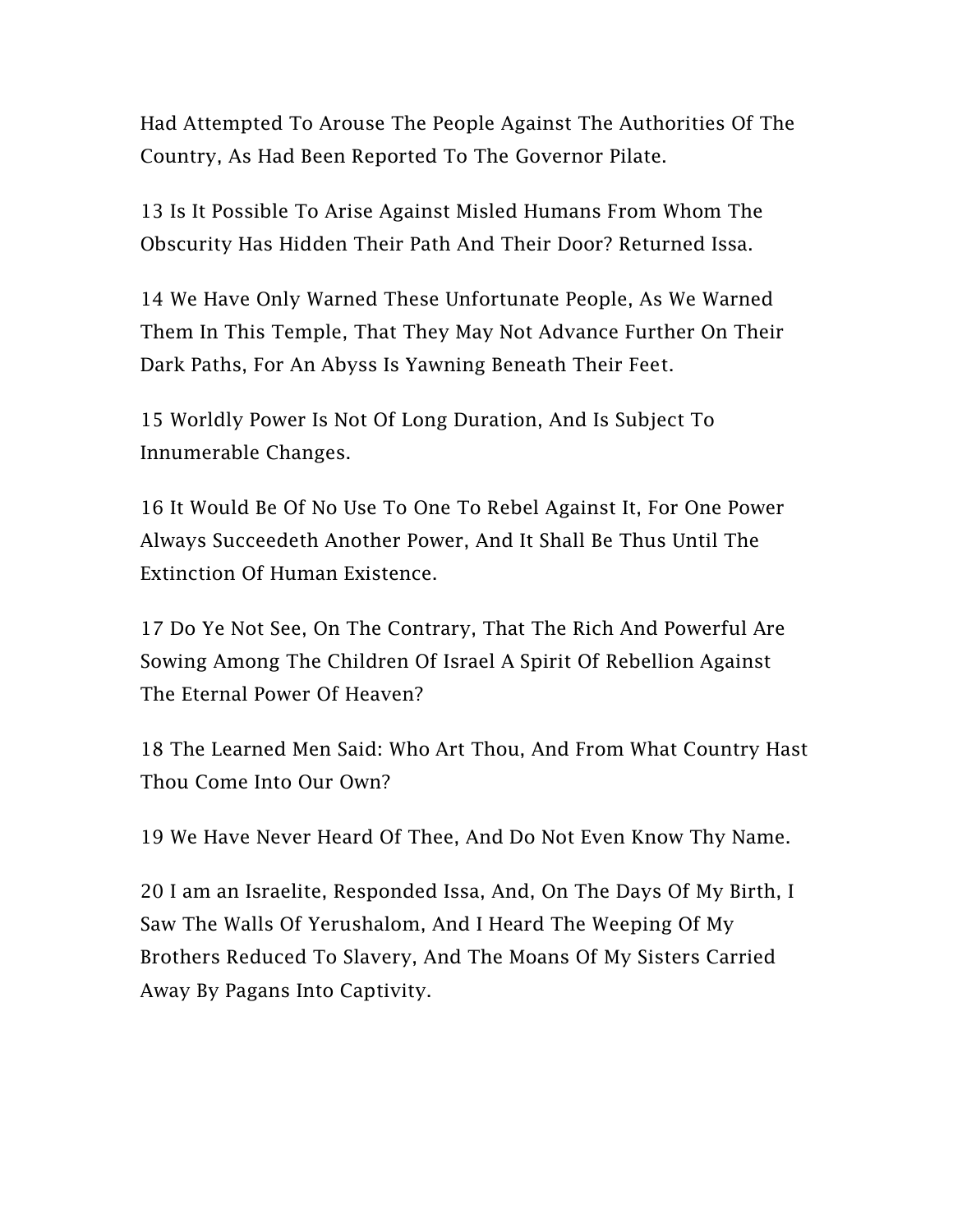21 My Soul Was Painfully Grieved When I Saw My Siblings Had Forgotten The True Aumen; And While Yet Children,I Left My Parent's Home To Go Among Other Nations.

22 But Hearing That My Siblings Were Enduring Still Greater Tortures, I Returned To The Land In Which My Parents Dwelt, That I Might Recall To My Siblings The Faith Of Their Ancestors, Which Teacheth Us Patience In This World That We May Obtain Perfect And Sublime Happiness On High.

23 The Learned Old Men Asked Them This Question: It Is Claimed That Ye Deny The Laws Of Moshe And Teach The People To Desert The Temple Of Adonai.

24 Issa Said: We Cannot Demolish What Has Been Given By My Heavenly Parents And What Has Been Destroyed By Sinners; But I Have Recommended The Purification Of All Stain From The Heart, For That Is The Veritable Temple Of Aumen.

25 As To The Laws Of Moshe-Zipporah, We Have Striven To Reestablish Them In The Heart Of Humans; And We Say Unto Thee, That Ye Are Ignorant Of Their True Meaning, For It Is Not Vengeance, But Forgiveness That They Teach, But The Sense Of These Laws Has Been Perverted.

# *Chapter 11*

Having Heard Issa, The Priests And The Learned Men Decided Among Themselves That They Would Not Judge Him, For He Were Doing No One Harm, And Having Presenting Himself Before Pilate, Made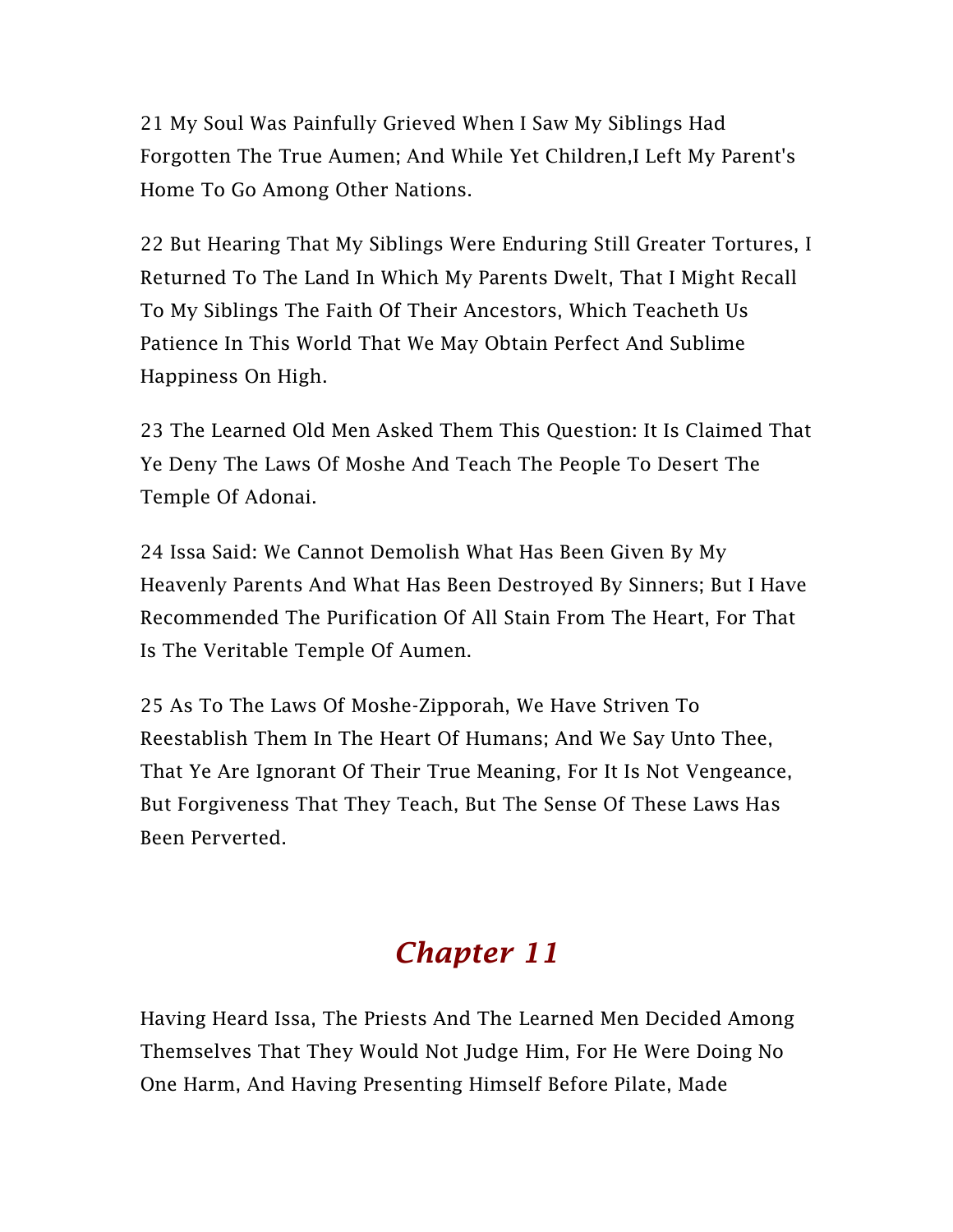Governor Of Yerushalom By The Pagan Caesar Of The Land Of Romeles, They Spoke To Him Thus:

2 We Have Seen The Man Whom Thou Accuseth Of Inciting Our People To Rebellion, We Have Heard His Doctrine And Know That He Is Of Our People.

3 The Rulers Of The Villages Have Sent Thee False Reports, For He Is A Just Man Who Teaches The People The Word Of Adonai.

4 After Interrogating Him, We Dismissed Him That He Might Go In Peace.

5 The Governor, Overcome With Passion, Sent Disguised Servants To Issa, That They Might Watch All His Actions And Report To The Authorities Every Word He Addressed To The People.

6 Nevertheless, Issa Continued To Visit The Neighboring Villages And Preach The True Ways Of The Creator, Exhorting The Hebrews To Patience And Promising Them A Speedy Deliverance.

7 During All This Time, A Multitude Followed Wherever He Went, Many Never Leaving Him And Acting As Servants.

8 Issa Said To Them: Do Not Believe In Miracles Performed By The Hands Of Humans, For They Who Dominate Nature Are Alone Capable Of Doing Supernatural Things, While Humans Are Powerless To Soften The Violence Of The Wind Or Bestow Rain.

9 Nevertheless, There Is A Miracle Which It Is Possible For Humans To Accomplish; It Is When, Full Of A Sincere Faith, One Resolves To Tear From His Or Her Heart All Evil Thought And, To Attain This End, Shuns The Paths Of Iniquity.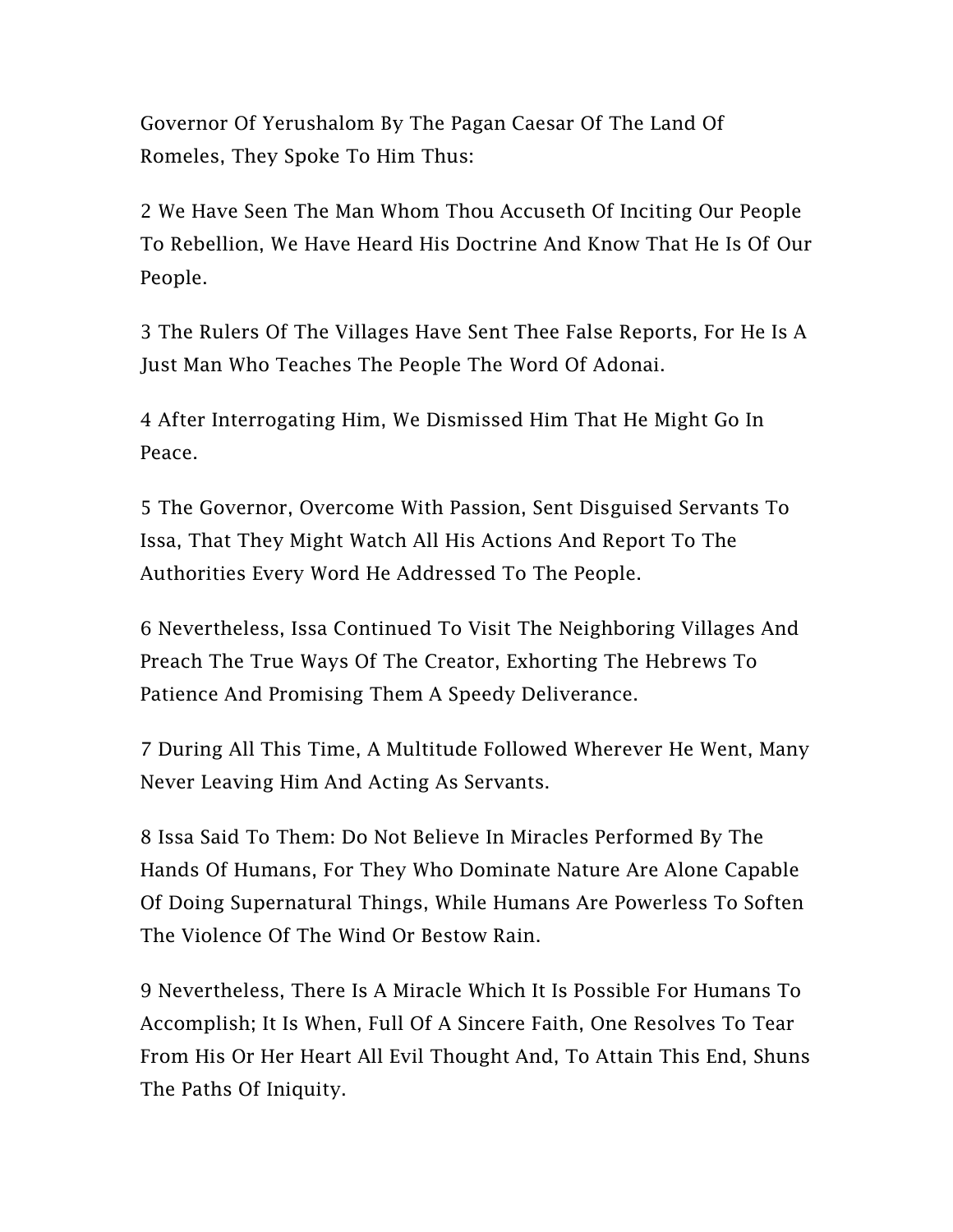10 And All Things Which Are Done Without Aumen Are But Gross Errors, Seductions, And Illusions, Which Only Demonstrate To What Point The Soul Of The Human Who Practiceth This Art Is Filled With Deceit, Falsehood, And Impurity.

11 Put No Faith In Channelers, Aumen Alone Perfectly Knoweth The Future; One That Relies On Channelers Defileth The Temple Within One's Heart And Gives Proof Of Distrust Toward One's Creator.

12 Confidence In Mediums And Their Decrees Destroys The Innate Integrity And Innocent Purity In Humans; A Dark Power Taketh Possession Of Them And Impells Them To Commit All Sorts Of Crimes And To Adore Idols.

13 While Atonai Our Aumen, Who Has Not An Equal, Is Whole, All-Powerful, Omniscient, And Omnipresent; It Is They Who Possess All Wisdom And Light.

14 It Is To Them Ye Must Have Recourse To Be Comforted In Thy Sorrows, Assisted In Thy Toils, Healed In Thy Sickness; Whosoever Shall Have Recourse To Them Shall Not Be Refused.

15 The Secret Nature Is In The Hands Of Aumen; For The World Before Appearing, Existed In The Depth Of The Divine Mind; It Became Material And Visible By The Will Of The Most High.

16 When Ye Wish To Address Them, Become As Children Once More, For Ye Perfectly Know Neither The Past, Nor The Present, Nor The Future, And Aumen Is The Master Of Time.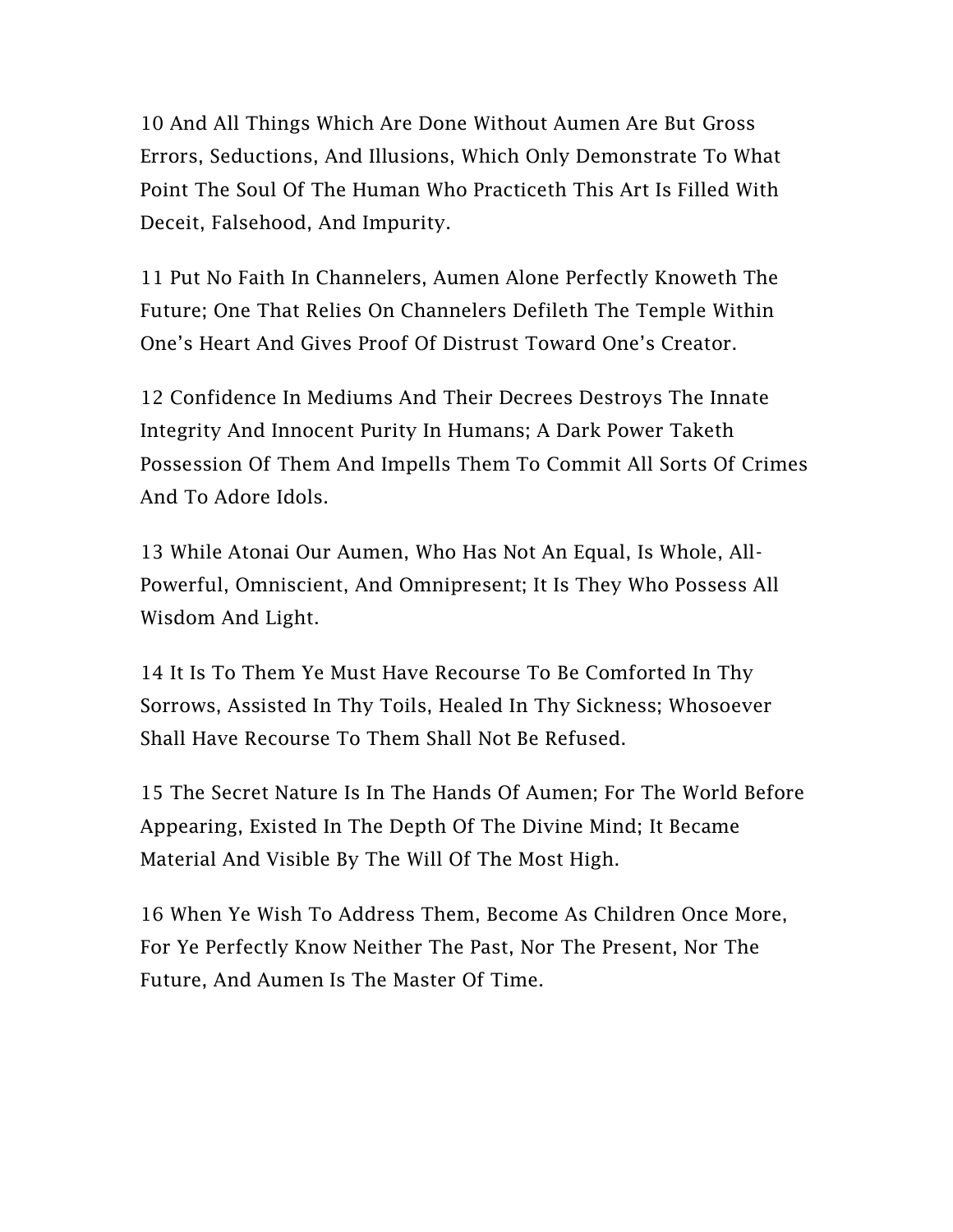## *Chapter 12*

To Just One, Said The Disguised Servants Of The Governor Of Yerushalom, Should We Do The Will Of Caesar Or Await Our Near Deliverance?

2 Issa, Having Recognized In Their Questioners The Spies Sent To Watch Them, Said To Them: I Have Not Said That Ye Should Be Delivered From Caesar; It Is The Soul Plunged In Error Which Shall Have Its Deliverance.

3 There Can Be No Family Without A Head, And There Would Be No Order In A Nation Without A Caesar, Who Must Be Unquestionably Obeyed, For He Alone Shall Answer For His Actions Before The Supreme Tribunal.

4 Does Caesar Possess A Divine Right, Again Questioned The Spies, And Is He The Best Of Mortals?

5 There Is No Perfection Among Humans, And There Are Some That Are Sick; The Humans Elected Are Intrusted With The Mission To Care For These, And Must Use The Means Conferred Upon Them By The Sacred Law Of Our Heavenly Parents.

6 Clemency And Punishment, These Are The Highest Gifts Granted To Caesar; His Name Will Be Illustrious If He Abideth Thereby.

7 One Who Acteth Otherwise, Who Goeth Beyond The Limit Of One's Power Over One's Subjects, Even To Placing Their Life In Danger, Offendeth The Great Judge And Lowereth One's Dignity In The Sight Of Humans.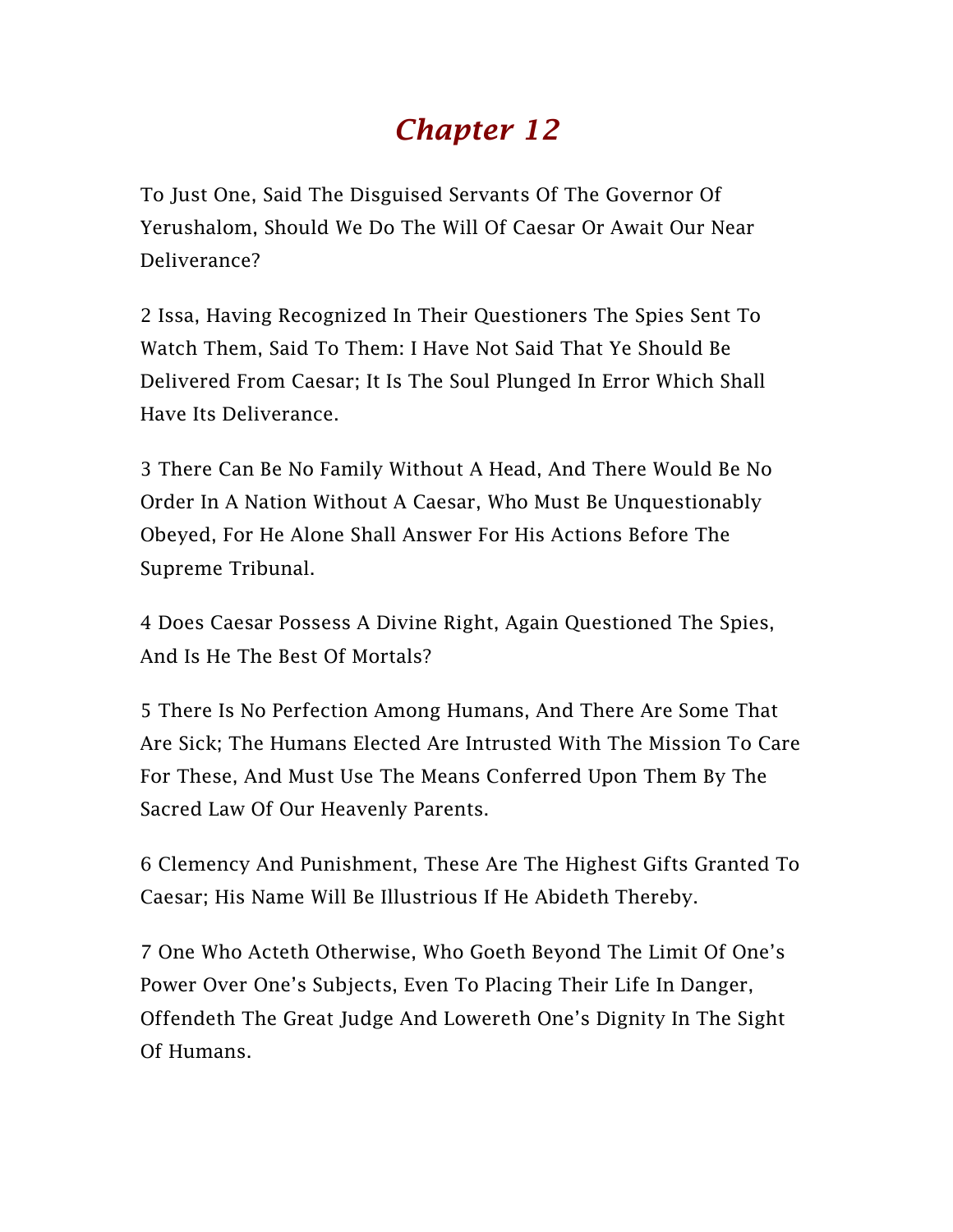8 At This Point, An Aged Woman, Who Had Approached The Group That She Might Better Hear Issa, Was Pushed Aside By One Of The Men In Disguise Who Placed Himself Before Her.

9 Issa Then Said: It Is Not Proper That A Son Should Push Aside His Mother To Occupy The First Place Which Should Be Hers.

10 Whosoever Respecteth Not Their Mother, The Most Sacred Being Next To Deity, Is Unworthy Of The Name Of Son.

11 Listen, Therefore, To What I Am About To Say: Respect Woman, For She Is The Mother Of The Universe And All The Truth Of Divine Creation Dwelleth Within Her.

12 She Is The Basis Of All That Is Good And Beautiful, And She Is Also The Seed Of Life And Death.

13 On Her Dependeth The Entire Existence Of Humankind, For She Is Our Moral And Natural Support In All Our Works.

14 She Giveth Thee Birth Amid Sufferings; By The Sweat Of Her Brow She Watcheth Over Thy Growth; And Until Her Death Ye Cause Her The Most Intense Anguish.

15 Bless Her And Adore Her, For She Is Thy Best Friend And Support Upon Earth.

16 Respect Her And Protect Her; In Doing This Ye Will Win Her Love And Her Heart, And Ye Will Be Pleasing To Aumen; For This Shall Many Of Thy Sins Be Remitted.

17 Therefore, Love Thy Wives And Respect Them, For Tomorrow They Shall Be Mothers, And Later Grandmothers Of A Whole Nation.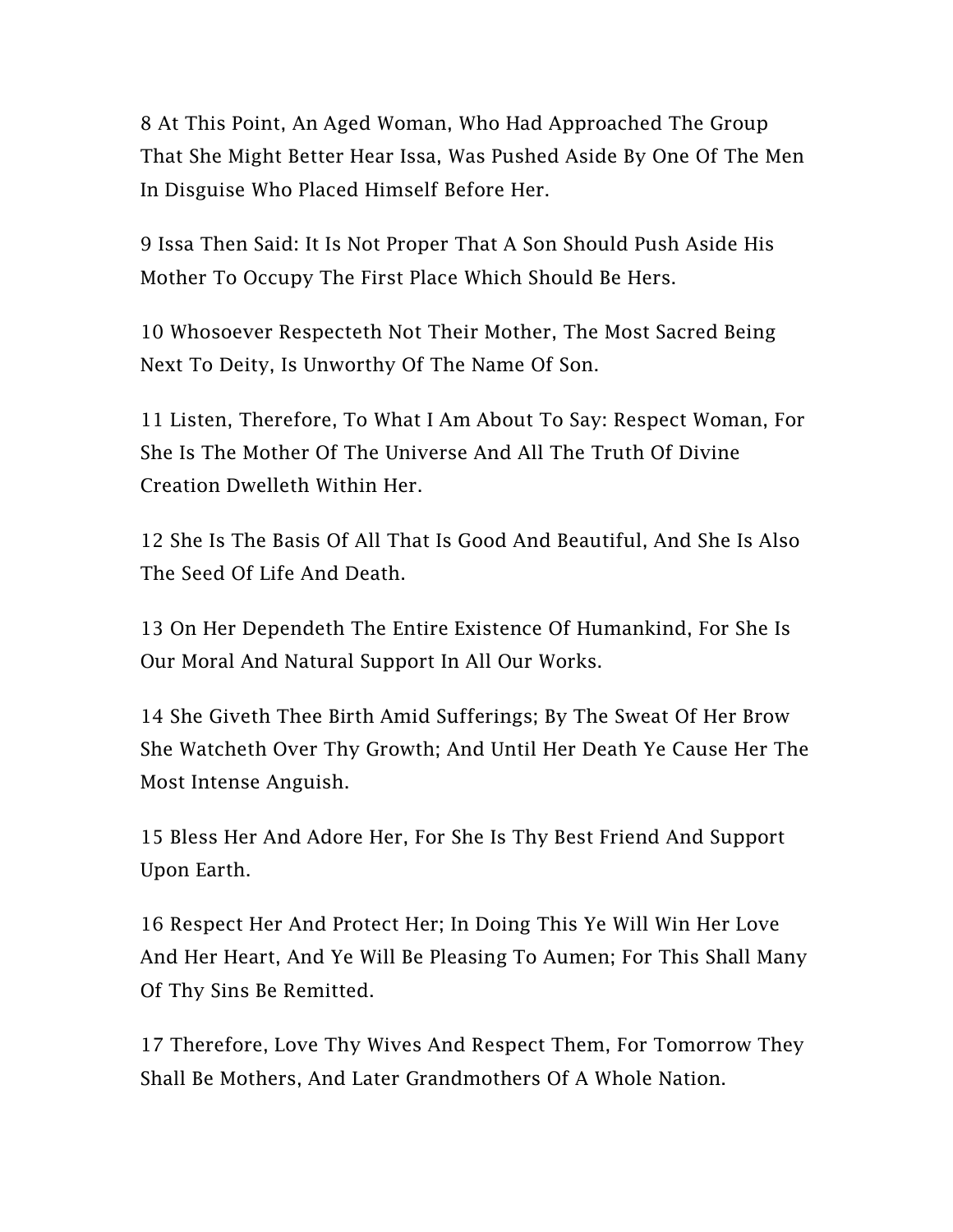18 Be Yielding Toward Thy Wife; Her Love Ennobleth Man, Softeneth His Hardened Heart, Tameth The Beast And Maketh Of It A Lamb.

19 Just As The Atonai Of Hosts Separated Day From Night And The Land From The Waters, So Women Possess The Divine Talent Of Separating Good Intentions From Evil Thoughts In Men.

20 Therefore We Say Unto Thee: After Aumen, Thy Best Thoughts Should Belong To Women And To Wives, Woman Being To Thee The Divine Temple Wherein Ye Shall Most Easily Obtain Perfect Happiness.

21 Draw Thy Moral Strength From This Temple; There Ye Will Forget Thy Sorrows And Failures; Ye Will Recover The Exhausted Forces Necessary To Help Thy Siblings.

22 Do Not Expose Her To Humiliation, For Ye Would Thereby Humiliate Thyself And Lose The Sentiment Of Love, Without Which Nothing Existeth Here Below.

23 Protect Thy Wife, That She May Protect Thee And All Thy Family; All That Ye Shall Do For Thy Mother, Thy Wife, For A Widow, Or Another Woman In Distress, Ye Shall Have Done To Aumen.

## *Chapter 13*

Saintly Issa Thus Taught The People Of Israel For Three Years In Every City, In Every Village, On The Roadways, And In The Fields, And All That They Had Predicted Had Come To Pass.

2 During All This Time, The Disguised Servants Of The Governor Pilate Observed Them Closely, But Without Hearing Anything That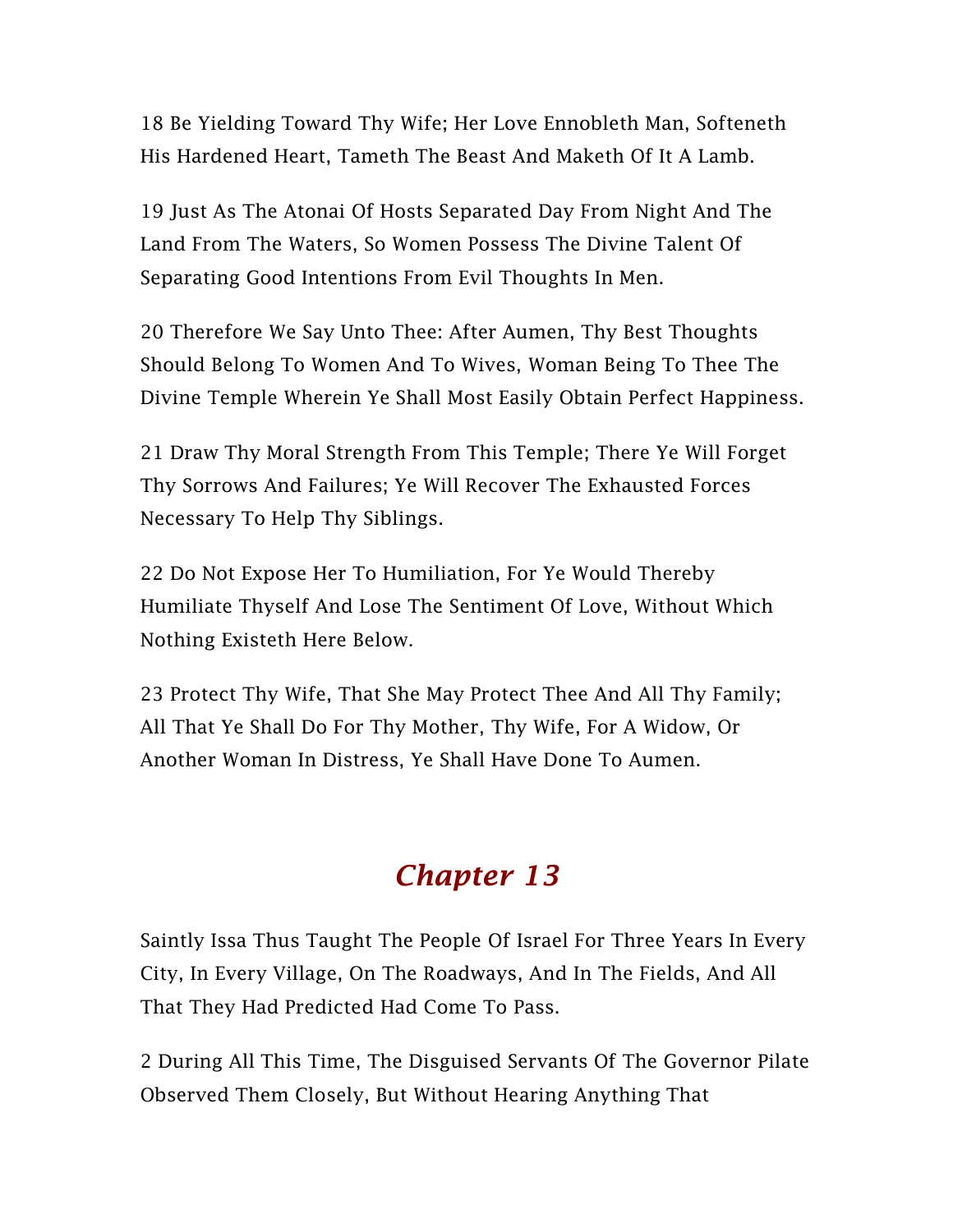Resembled The Reports Hitherto Sent By The Rulers Of The Cities Concerning Yesua.

3 But The Governor Pilate, Becoming Alarmed At The Great Popularity Of The Holy Issa, Who, According To His Enemies, Wanted To Incite The People And Be Made King, Ordered One Of His Spies To Accuse Him.

4 Soldiers Were Then Sent To Arrest Him, And He Was Cast Into A Dungeon Where He Was Made To Suffer Various Torture That He Might Be Forced To Accuse Himself, Which Would Permit Them To Put Him To Death.

5 Thinking Of The Perfect Beatitude Of Their Siblings Only, The Holy Ones Endured These Sufferings In The Name Of Their Creators.

6 The Servant Of Pilate Continued To Torture Him And Reduced Him To A State Of Extreme Weakness; But Aumen Was With Him And Did Not Suffer Him To Die.

7 Hearing Of The Sufferings And Tortures Inflicted On Their Holy Ones, The Principle Priests And Learned Elders Begged The Governor To Liberate Yesua On The Occasion Of An Approaching Great Festival.

8 But The Governor Met Them With A Decided Refusal.

9 They Then Begged Him To Bring Yesua Before The Tribunal Of The Ancients, That He Might Be Condemned Or Acquitted Before The Feast, To Which Pilate Consented.

10 On The Morrow The Governor Called Together The Chief Rulers, Priests, Elders And Law-Givers, With The Object Of Making Them Pass Judgement Of Yesua.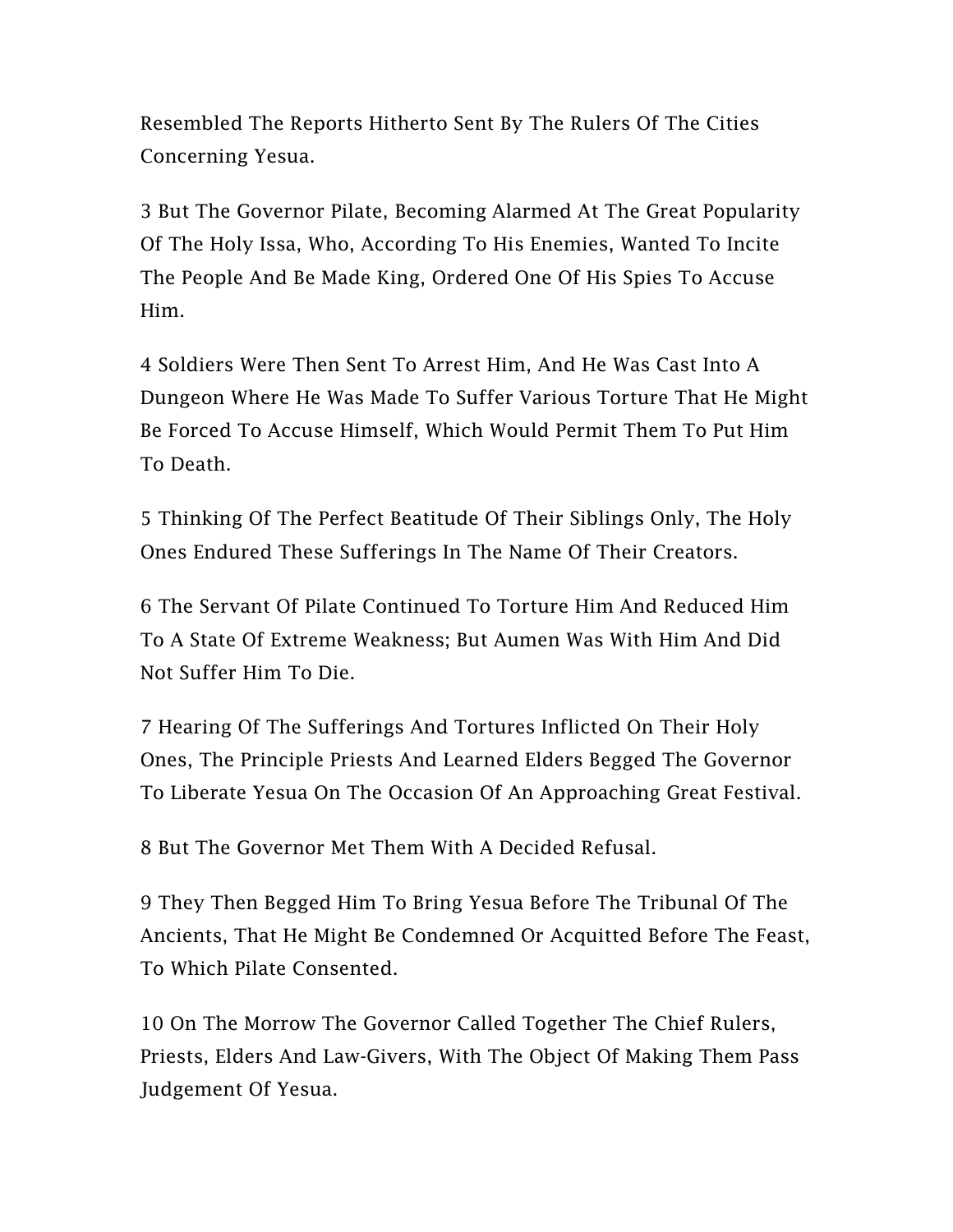11 The Holy One Was Brought From His Prison, And He Was Seated Before The Governor Between Two Thieves That Were To Be Tried With Him, To Show The People That He Was Not The Only One Condemned.

12 And Pilate, Addressing Yesua, Said: O Man! Is It True That Thou Hast Incited The People To Rebel Against The Authorities That Thou Mayest Become King Of Israel?

13 None Can Become King By Their Own Will, Replied Issa, And They That Have Said That I Incited The People Have Spoken Falsely.

14 We Have Never Spoken But Of The Kings And Queens Of Heaven, Whom We Taught The People To Adore.

15 For The Children Of Israel Have Lost Their Original Purity, And If They Have Not A Connection To The True Aumen, They Shall Be Sacrificed And Their Temple Shall Fall In Ruins.

16 Temporal Power Maintaineth Order In A Country; We Therefore Taught Them Not To Forget Such.

17 We Said To Them: Live In Conformity To Thy Position And Fortune, That Ye May Not Disturb Public Order, And We Exhorted Them Also To Remember That Disorder Reigned In Their Hearts And Minds.

18 Therefore The Universal Karma Has Punished Them And Suppressed Their National Rulers; Nevertheless, We Said To Them: If Ye Resign Thyself To make The Best Of Thy Fate, The Hoe-Hoe-Ophah-Phaheh Of Heaven Shall Be Reserved For Thee As A Reward.

19 At This Moment, Witnesses Were Introduced; One Of Them Testified As Follows: Thou Hast Said To The People That Temporal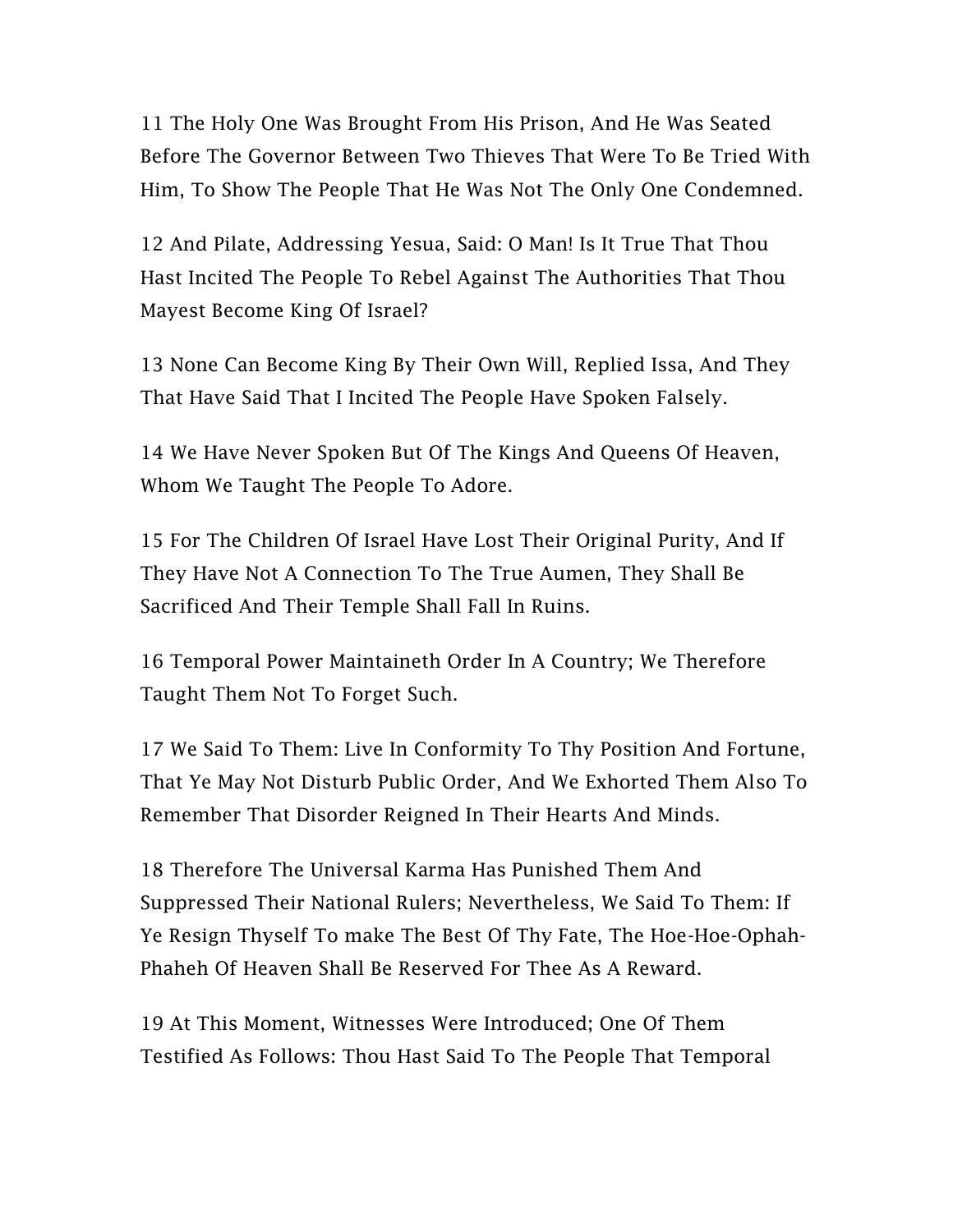Power Was Nothing To That Of The Ruler That Shall Free The Israelites From The Pagan Yoke.

20 Blessed Be Thou, Said Issa, For Having Spoken The Truth, The Ruler Of Heaven Is More Powerful And Great Than Terrestrial Laws, And Their Dominion Surpasseth All The King-Queendoms Here Below.

21 The Time Is Not Far, When, In Conformity With The Divine Will, The People Of Israel Will Purify Themselves Of Their Sins; For It Is Said That A Precursor Shall Come To Announce The Deliverance Of The Nation And Unite It In One Family.

22 And Addressing Himself To The Judges, The Governor Said: Hear Ye This? The Israelite Yesua Admits The Crime Of Which He Is Accused.

23 Judge Him According To Thy Laws And Sentence Him To Capital Punishment.

24 We Cannot Condemn Him, Replied The Priests And The Elders; Thou Hast Thyself Heard That He Made Allusion To The Ruler Of Heaven, And That He Has Preached Nothing To The People Which Constituteth Insubordination Against The Law.

25 The Governor Then Summoned The Witness Who, At The Instigation Of His Master, Pilate, Had Betrayed Issa; And When This Man Came He Addressed Issa Thus:

26 Didst Thou Not Claim To Be The King Of Israel In Saying That The Atonais Of Heaven Have Sent Thee To Prepare Their People?

27 And Issa, Having Blessed Him, Said: Thou Shalt Be Forgiven, For What Thou Sayeth Cometh Not Of Thee!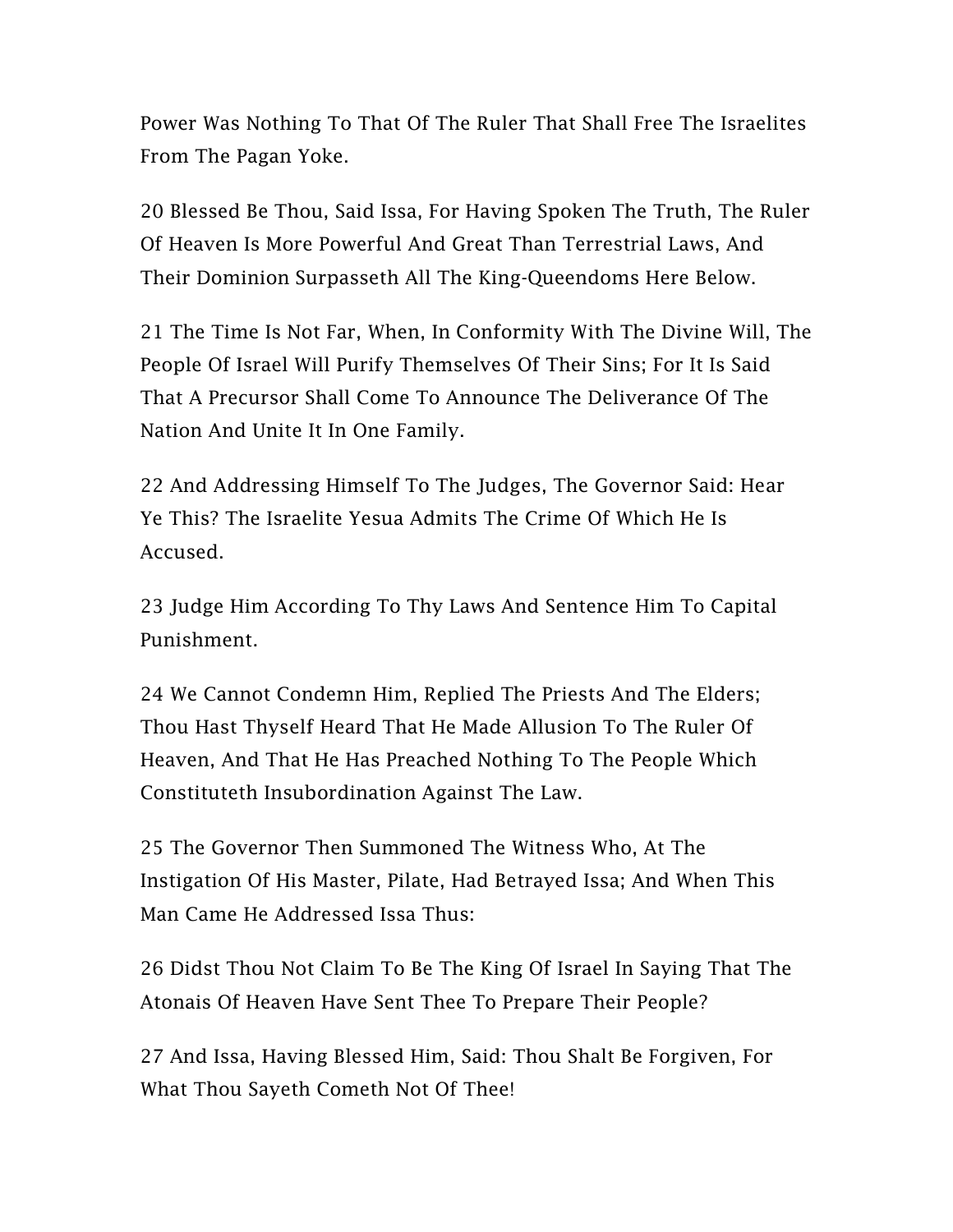28 Then Turning To The Governor, They Continued: Why Lower Thy Dignity And Teach Thy Inferiors To Live In Falsehood, Since, Even Without This, Thou Hast The Power To Condemn An Innocent One?

29 At These Words, The Governor Became Violently Enraged And Ordered The Death Of Yesua.

30 The Judges, Having Deliberated Among Themselves, Said To Pilate: We Will Not Take Upon Our Heads The Great Sin Of Condemning An Innocent Man And Of Acquitting Two Thieves, A Thing Contrary To Our Laws; Do Therefore As Thou Please.

31 Having Thus Spoken, The Priests And The Wise Men Went Out And Washed Their Hands In A Sacred Vessel Saying: We Are Innocent Of The Death Of A Just Man.

#### *Chapter 14*

By Order Of The Governor, The Soldiers Seized Upon Yesua And The Two Thieves Whom They Conducted To The Place Of Torture, Where They Nailed Them To The Crosses They Had Erected.

2 All That Day, The Bodies Of Yesua And Of The Two Thieves Remained Suspended, Dripping With Blood, Under The Guard Of Soldiers; The People Stood Around Them, While The Parents Of The Crucified Men Wept And Prayed.

3 At Vespers, The Agony Of Issa Came To An End.

4 He Lost Consciousness, And The Soul Of This Holy One Detached Itself From His Body To Become Part Of Divinity.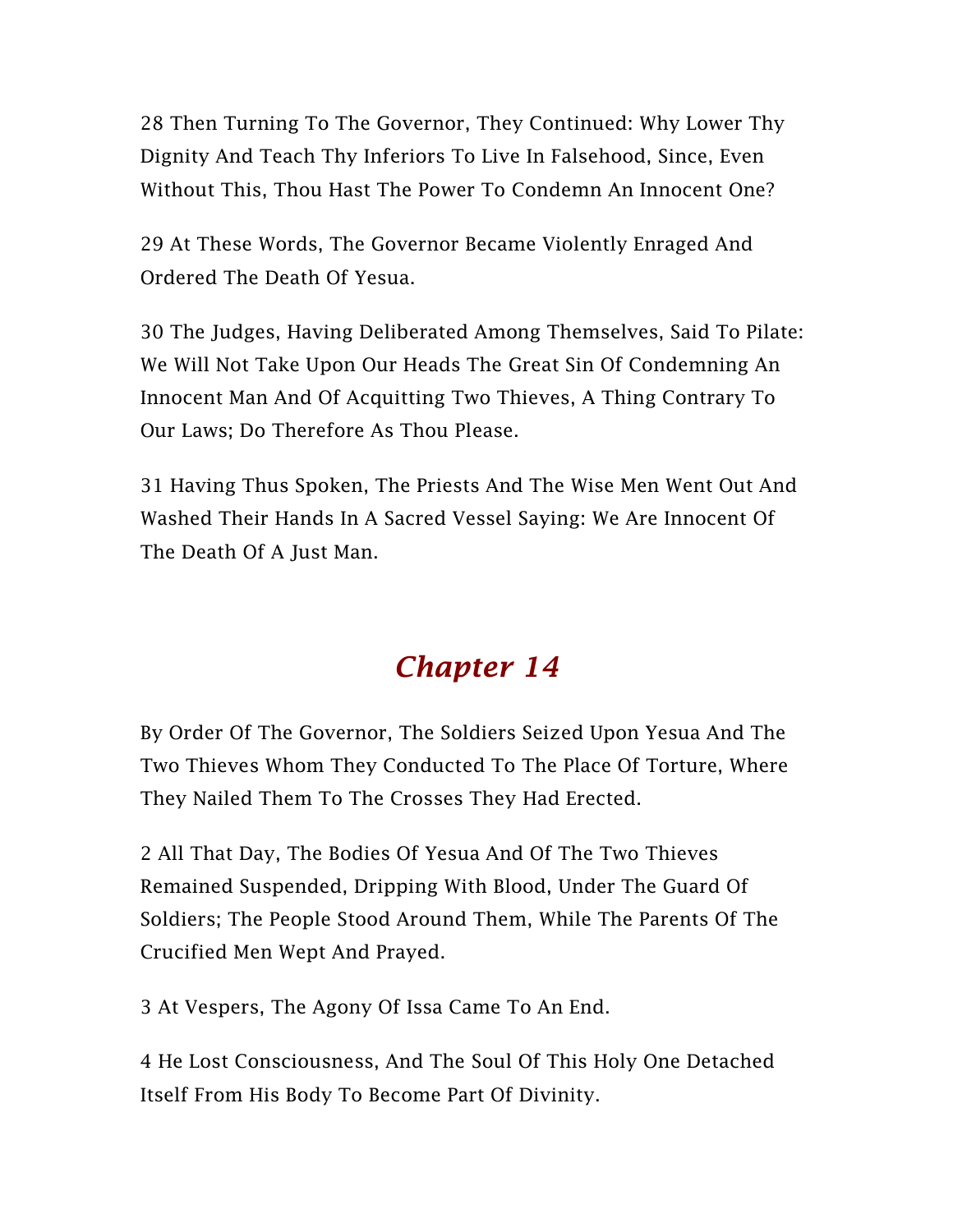5 Thus Ended The Terrestrial Existence Of The Reflection Of The Eternal Spirit In The Form Of A Man Who Had Saved Hardened Sinners And Endured So Much Suffering.

6 Pilate, However, Becoming Alarmed At His Own Actions, Gave Up The Body Of The Holy Man To His Relations, Who Buried Him Near The Place Of His Execution; The Multitude Then Came To Pray Over His Tomb And Filled The Air With Weeping And Wailing.

7 Three Days Later The Governor Sent His Soldiers To Take Up The Body Of Yesua And Bury It Elsewhere, Fearing A General Uprising Of The People.

8 The Following Day The Sepulcher Was Found Open And Empty By The Multitude; And The Rumor Immediately Spread That The Supreme Judges Had Sent Their Angels To Take Away The Mortal Remains Of The Holy One In Whom Dwelt On Earth A Part Of The Divine Spirit.

9 When This Report Came To The Ears Of Pilate He Fell Into A Rage And Forbade Everyone, Under Penalty Of Perpetual Slavery, To Ever Utter The Name Of Yesua Or To Pray To The Atonai For Him.

10 But The People Continued To Weep And Praise Their Masters Aloud; Therefore Many Were Placed In Captivity, Subjected To Torture, And Put To Death.

11 The Disciples Of The Holy Issa Left The Land Of Israel And Went In All Directions Among The Pagans, Telling Them That They Must Abandon Their Gross Errors, Think Of The Salvation Of Their Souls, And Of The Perfect Bliss In Store For Humans In The Enlightened And Immaterial World Where, In Repose And In All Their Purity, Dwelleth The Great Creator In Perfect Majesty.